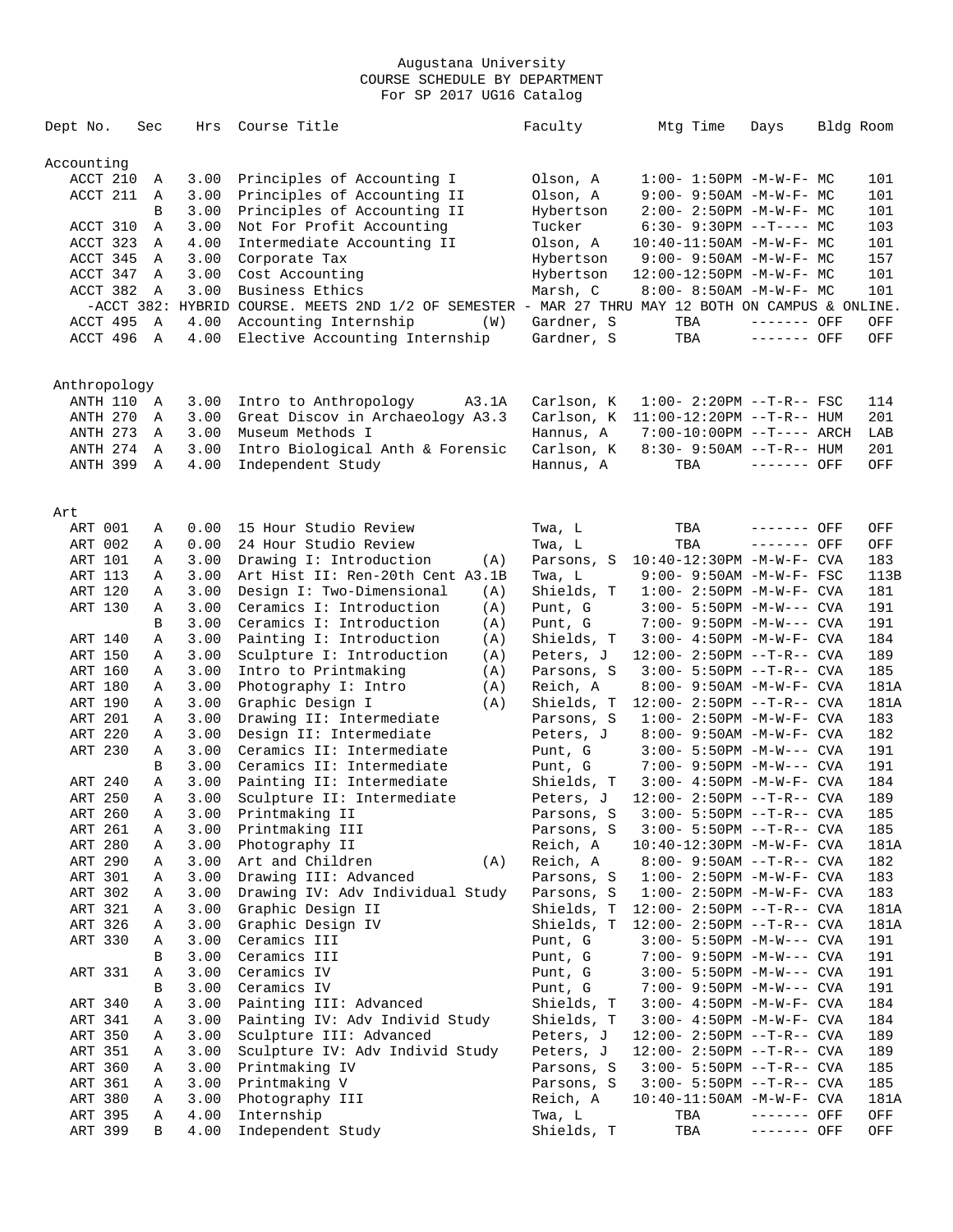| Dept No.               | Sec          | Hrs  | Course Title                              |      | Faculty                 | Mtg Time                          | Days        | Bldg Room   |
|------------------------|--------------|------|-------------------------------------------|------|-------------------------|-----------------------------------|-------------|-------------|
| American Sign Language |              |      |                                           |      |                         |                                   |             |             |
| ASL 111                | Α            | 3.00 | American Sign Language II                 | A3.4 | Gundersn, C             | $1:00-2:20PM -T-R--MC$            |             | 202         |
|                        | B            | 3.00 | American Sign Language II                 | A3.4 | Steen, C                | $1:00 - 1:50PM -M-W-F - MC$       |             | 202         |
|                        | C            | 3.00 | American Sign Language II                 | A3.4 | Steen, C                | 12:00-12:50PM -M-W-F- MC          |             | 202         |
|                        | D            | 3.00 | American Sign Language II                 | A3.4 | Bergeron                | $11:00-12:20PM$ --T-R-- MC        |             | 202         |
| <b>ASL 211</b>         | $\mathbb{A}$ | 3.00 | American Sign Language IV                 |      | Steen, C                | $2:00-2:50PM -M-W-F-MC$           |             | 202         |
|                        |              |      |                                           |      |                         |                                   |             |             |
| Athletic Training      |              |      |                                           |      |                         |                                   |             |             |
| AT 201                 | Α            | 2.00 | Athletic Training Experience II           |      | Rinne                   | $11:00-11:50AM -M-W---$ ELMN      |             | 232         |
| AT 315                 | Α            | 2.00 | Administration in Athl Training           |      | Day, J                  | $11:00-11:50AM$ --T-R-- ELMN      |             | 230         |
| AT 355                 | Α            | 3.00 | Curr Topics Exer/Sport Sci                | (W)  | Day, J                  | 12:30- 1:50PM --T-R-- ELMN        |             | 241         |
| AT 371                 | Α            | 4.00 | Rehab Techniques Athletic Trng            |      | Gerry, B                | $1:00 - 1:50PM - MTW - F - ELMN$  |             | 232         |
| AT 395                 | Α            | 4.00 | Athletic Training Internship              |      | Gerry, B                | TBA                               | ------- OFF | OFF         |
| AT 451                 | Α            | 2.00 | Athletic Training Experience V            |      | Lindberg                | $2:00 - 2:50PM -T-R-- ELMN$       |             | 232         |
| AT 468                 | Α            | 1.00 | BOC Preparation                           |      | Gerry, B                | $9:00 - 9:50AM -M-W---$ ELMN      |             | 230         |
| AT 495                 | Α            | 4.00 | Athletic Training Internship II           |      | Gerry, B                | TBA                               | ------- OFF | OFF         |
|                        | В            | 4.00 | Athletic Training Internship II           |      | Haywood, E              | TBA                               | ------- OFF | OFF         |
|                        | C            | 4.00 | Athletic Training Internship II           |      | Rinne                   | TBA                               | ------- OFF | OFF         |
|                        | D            | 4.00 | Athletic Training Internship II           |      | Day, J                  | TBA                               | ------- OFF | OFF         |
|                        |              |      |                                           |      |                         |                                   |             |             |
| Biology<br>BIOL 110    | A            | 4.00 | Biology & Human Concerns                  | A3.2 | Mallowa                 | 12:00-12:50PM -M-W-F- FSC         |             | 113B        |
|                        |              |      |                                           |      | Lewis, A                |                                   |             |             |
|                        |              |      |                                           |      | Mallowa                 | $2:00-3:50PM -M---FSC$            |             | 212         |
|                        | B            | 4.00 | Biology & Human Concerns                  | A3.2 | Mallowa                 | 12:00-12:50PM -M-W-F- FSC         |             | 113B        |
|                        |              |      |                                           |      | Lewis, A                |                                   |             |             |
|                        |              |      |                                           |      | Bruggeman               | $8:00 - 9:50AM -T--- FSC$         |             | 212         |
|                        | C            | 4.00 | Biology & Human Concerns                  | A3.2 | Bruggeman               | $2:00 - 3:50PM$ ---W--- FSC       |             | 212         |
|                        |              |      |                                           |      | Mallowa                 | 12:00-12:50PM -M-W-F- FSC         |             | 113B        |
|                        |              |      |                                           |      | Lewis, A                |                                   |             |             |
|                        |              |      | BIOL 121 A1 4.00 Biological Principles II |      | Matzner, S              | $1:00 - 1:50PM - M - W - F - FSC$ |             | 113B        |
|                        |              |      |                                           |      | Miles, C                |                                   |             |             |
|                        |              |      |                                           |      | Matzner, S              | $10:40 - 1:30PM$ --T---- FSC      |             | 211         |
|                        | A2           | 4.00 | Biological Principles II                  |      | Matzner, S              | $1:00 - 1:50PM - M - W - F - FSC$ |             | 113B        |
|                        |              |      |                                           |      | Miles, C                |                                   |             |             |
|                        |              |      |                                           |      | Bruggeman               | $2:00-4:50PM -T---FSC$            |             | 211<br>113B |
|                        | A3           | 4.00 | Biological Principles II                  |      | Matzner, S<br>Miles, C  | $1:00 - 1:50PM - M - W - F - FSC$ |             |             |
|                        |              |      |                                           |      |                         | $8:00-10:50AM$ ----R-- FSC        |             | 211         |
|                        | A4           | 4.00 | Biological Principles II                  |      | Bruggeman<br>Matzner, S | $1:00 - 1:50PM - M - W - F - FSC$ |             | 113B        |
|                        |              |      |                                           |      | Miles, C                |                                   |             |             |
|                        |              |      |                                           |      | Bruggeman               | 12:00- 2:50PM ----R-- FSC         |             | 211         |
|                        | A5           | 4.00 | Biological Principles II                  |      | Matzner, S              | $1:00 - 1:50PM - M - W - F - FSC$ |             | 113B        |
|                        |              |      |                                           |      | Miles, C                |                                   |             |             |
|                        |              |      |                                           |      | Bruggeman               | $4:00-6:50PM$ ----R-- FSC         |             | 211         |
| BIOL 150               | Α            | 4.00 | Human Anatomy                             |      | Vogelmann               | 8:00- 8:50AM -M-W-F- FSC          |             | 113B        |
|                        |              |      |                                           |      | Vogelmann               | $8:00 - 9:50AM -T--- FSC$         |             | 216         |
|                        | В            | 4.00 | Human Anatomy                             |      | Vogelmann               | 8:00- 8:50AM -M-W-F- FSC          |             | 113B        |
|                        |              |      |                                           |      | Vogelmann               | 11:30- 1:20PM --T---- FSC         |             | 216         |
|                        | C            | 4.00 | Human Anatomy                             |      | Vogelmann               | 8:00- 8:50AM -M-W-F- FSC          |             | 113B        |
|                        |              |      |                                           |      | Lewis, A                | $2:30-4:20PM -T---FSC$            |             | 216         |
|                        | $\mathbb D$  | 4.00 | Human Anatomy                             |      | Vogelmann               | 8:00- 8:50AM -M-W-F- FSC          |             | 113B        |
|                        |              |      |                                           |      | Lewis, A                | $3:00-4:50PM$ ---W--- FSC         |             | 216         |
|                        | Е            | 4.00 | Human Anatomy                             |      | Vogelmann               | 8:00- 8:50AM -M-W-F- FSC          |             | 113B        |
|                        |              |      |                                           |      | Mallowa                 | $8:30-10:20AM$ ----R-- FSC        |             | 216         |
|                        | $\mathbf F$  | 4.00 | Human Anatomy                             |      | Vogelmann               | 8:00- 8:50AM -M-W-F- FSC          |             | 113B        |
|                        |              |      |                                           |      | Vogelmann               | $1:00-2:50PM$ ----R-- FSC         |             | 216         |
| BIOL 234               | Α            | 4.00 | Cell Biology                              |      | Baye, L                 | $12:00-12:50PM -M-W-F- FSC$       |             | 114         |
|                        |              |      |                                           |      | King, L                 | $8:00-10:50AM$ --T---- FSC        |             | 251         |
|                        | C            | 4.00 | Cell Biology                              |      | Baye, L                 | 12:00-12:50PM -M-W-F- FSC         |             | 114         |
|                        |              |      |                                           |      | Baye, L                 | $8:30-11:20AM$ ----R-- FSC        |             | 251         |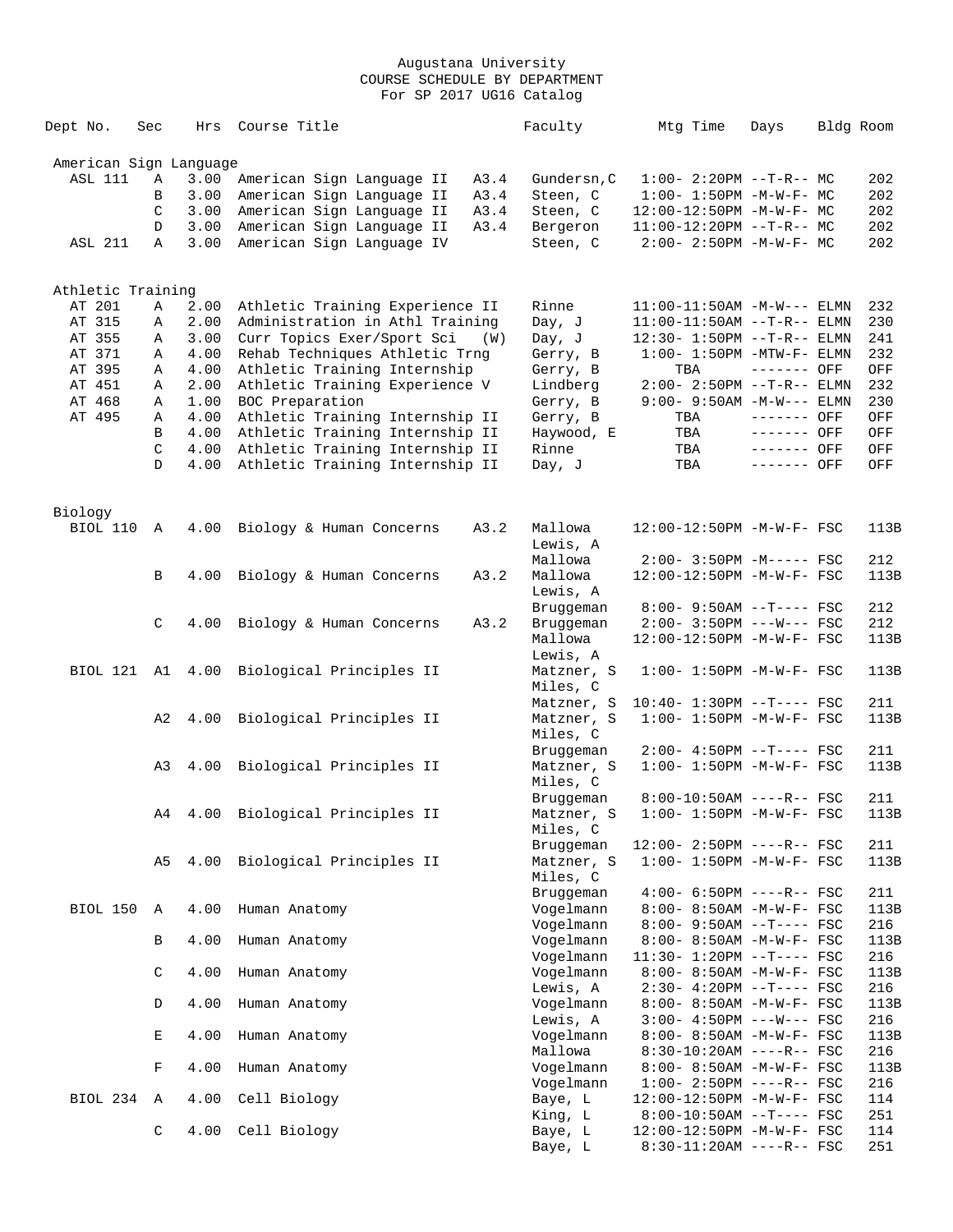| Dept No.   | Sec            | Hrs                     | Course Title                                                                                     | Faculty    | Mtg Time                            | Days         | Bldg Room |
|------------|----------------|-------------------------|--------------------------------------------------------------------------------------------------|------------|-------------------------------------|--------------|-----------|
|            | D              | 4.00                    | Cell Biology                                                                                     | Baye, L    | 12:00-12:50PM -M-W-F- FSC           |              | 114       |
|            |                |                         |                                                                                                  | Baye, L    | 12:00- 2:50PM ----R-- FSC           |              | 251       |
|            | Е              | 4.00                    | Cell Biology                                                                                     | Baye, L    | 12:00-12:50PM -M-W-F- FSC           |              | 114       |
|            |                |                         |                                                                                                  | Mallowa    | $3:00 - 5:50PM$ ----R-- FSC         |              | 251       |
| BIOL 250   | A              | 4.00                    | Introductory Microbiology                                                                        | Eqland     | 9:00- 9:50AM -M-W-F- FSC            |              | 114       |
|            |                |                         |                                                                                                  | King, L    | $8:00 - 9:50AM$ ----R-- FSC         |              | 255       |
|            | B              | 4.00                    | Introductory Microbiology                                                                        | Egland     | $9:00 - 9:50AM - M - W - F - FSC$   |              | 114       |
|            |                |                         |                                                                                                  | King, L    | $10:40-12:30PM$ ----R-- FSC         |              | 255       |
|            | C              | 4.00                    | Introductory Microbiology                                                                        | Eqland     | 9:00- 9:50AM -M-W-F- FSC            |              | 114       |
|            |                |                         |                                                                                                  | King, L    | $1:30-3:20PM$ ----R-- FSC           |              | 255       |
| BIOL 270   | A              | 4.00                    | Biostats&Experiment Design A2.1B                                                                 | Miles, C   | $2:00 - 2:50PM -M-W-F - FSC$        |              | 119       |
|            |                |                         |                                                                                                  | Miles, C   | $1:00-2:50PM -T---FSC$              |              | 372       |
| BIOL 331   |                | 3.00                    |                                                                                                  | Gubbels    |                                     |              | 376       |
|            | A              |                         | Introduction to Immunology                                                                       |            | $11:00-12:20PM$ --T-R-- FSC         |              |           |
| BIOL 334   | $\overline{A}$ | 4.00                    | Vertebrate Embryology<br>A2.1B                                                                   | Miles, C   | TBA                                 |              |           |
| BIOL 336 A |                | 4.00                    | Ornithology                                                                                      | Lewis, A   | $8:00-10:50AM$ ----R-- FSC          |              | 119       |
|            |                |                         |                                                                                                  | Lewis, A   | 9:00- 9:50AM -M-W-F- FSC            |              | 119       |
|            | В              | 4.00                    | Ornithology                                                                                      | Lewis, A   | $9:00 - 9:50AM - M - W - F - FSC$   |              | 119       |
|            |                |                         |                                                                                                  | Lewis, A   | $8:00-10:50AM$ --T---- FSC          |              | 119       |
| BIOL 358   | $\mathbb{A}$   | 4.00                    | Molecular Biology                                                                                | Vitiello   | 12:00-12:50PM -M-W-F- FSC           |              | 113A      |
|            |                |                         |                                                                                                  | Vitiello   | $8:00-10:50AM$ --T---- FSC          |              | 253       |
|            | B              | 4.00                    | Molecular Biology                                                                                | Vitiello   | 12:00-12:50PM -M-W-F- FSC           |              | 113A      |
|            |                |                         |                                                                                                  | Vitiello   | $1:00-3:50PM --T---FSC$             |              | 253       |
|            | C              | 4.00                    | Molecular Biology                                                                                | Vitiello   | 12:00-12:50PM -M-W-F- FSC           |              | 113A      |
|            |                |                         |                                                                                                  | Vitiello   | $8:00-10:50AM$ ----R-- FSC          |              | 253       |
| BIOL 360   | Α              | 3.00                    | Evolution                                                                                        | Olson-Mann | 11:00-12:20PM --T-R-- FSC           |              | 215       |
| BIOL 364 A |                | 4.00                    | Pharmacology<br>(W)                                                                              | Larson, Mk | $2:00 - 2:50PM -M-W-F - FSC$        |              | 210       |
|            |                |                         |                                                                                                  | Larson, Mk | $7:00 - 9:50PM$ ----R-- FSC         |              | 210       |
| BIOL 366   | $\mathbf{A}$   | 4.00                    | Advanced Human Physiology                                                                        | Gubbels    | 11:00-11:50AM -M-W-F- FSC           |              | 114       |
|            |                |                         |                                                                                                  | Vogelmann  |                                     |              |           |
|            |                |                         |                                                                                                  | Vogelmann  | $8:00-10:50AM$ ----R-- FSC          |              | 118       |
|            | B              | 4.00                    | Advanced Human Physiology                                                                        | Gubbels    | 11:00-11:50AM -M-W-F- FSC           |              | 114       |
|            |                |                         |                                                                                                  | Vogelmann  |                                     |              |           |
|            |                |                         |                                                                                                  | Gubbels    | $1:00-3:50PM$ ----R-- FSC           |              | 118       |
| BIOL 395 A |                | 4.00                    | Internship                                                                                       | Matzner, S | TBA                                 | ------- OFF  | OFF       |
| BIOL 490 A |                | 1.00                    | Biology Seminar                                                                                  | Matzner, S | 3:00- 3:50PM ---W--- OFF            |              | OFF       |
|            |                |                         |                                                                                                  |            |                                     |              |           |
|            |                | Business Administration |                                                                                                  |            |                                     |              |           |
| BSAD 120   |                |                         |                                                                                                  |            | $1:00-2:20PM -T-R--MC$              |              |           |
|            | A              | 3.00                    | Pers Financial Stewardship A1.2                                                                  | Koepsell   |                                     |              | 101       |
| BSAD 205   | $\mathbf{A}$   | 3.00                    | Management Information Systems I                                                                 | Sougstad   | $1:00-2:20PM -T-R--MC$              |              | 002       |
|            | B              | 3.00                    | Management Information Systems I                                                                 | Sougstad   | $8:30 - 9:50AM -T-R--MC$            |              | 002       |
| BSAD 310   | Α              | 3.00                    | Principles of Marketing                                                                          | Keltgen, J | $9:00 - 9:50AM - M - W - F - MC$    |              | 264       |
| BSAD 320   | A              | 3.00                    | Principles of Management                                                                         | Gardner, S | $12:00-12:50PM -M-W-F-MC$           |              | 103       |
|            | В              | 3.00                    | Principles of Management                                                                         | Gardner, S | $1:00 - 1:50PM - M - W - F - MC$    |              | 103       |
| BSAD 330   | Α              | 3.00                    | Principles of Finance                                                                            | Koepsell   | $11:00-11:50AM$ -M-W-F- MC          |              | 201       |
|            | В              | 3.00                    | Principles of Finance                                                                            | Koepsell   | $1:00 - 1:50PM - M - W - F - MC$    |              | 201       |
| BSAD 340   | Α              | 3.00                    | Business Law I                                                                                   | Harris, J  | $11:00-12:20PM$ --T-R-- MC          |              | 103       |
| BSAD 342 A |                | 3.00                    | Project Management<br>A2.1B                                                                      | Sougstad   | $8:00 - 8:50AM$ -M-W-F- MC          |              | 002       |
| BSAD 380 A |                | 3.00                    | Business Law II                                                                                  | Harris, J  | $2:00-2:50PM -M-W-F-MC$             |              | 103       |
| BSAD 382 A |                | 3.00                    | Business Ethics                                                                                  | Marsh, C   | $8:00 - 8:50AM$ -M-W-F- MC          |              | 101       |
|            |                |                         |                                                                                                  | Marsh, C   | TBA                                 | ------- OFF  | ONLN      |
|            |                |                         | -BSAD 382: HYBRID COURSE. MEETS 2ND 1/2 OF SEMESTER - MAR 27 THRUMAY 12 BOTH ON CAMPUS & ONLINE. |            |                                     |              |           |
| BSAD 421   | A              | 3.00                    | Human Resource Management                                                                        | Harris, J  | $8:30 - 9:50AM -T-R-- MC$           |              | 103       |
| BSAD 428   | A              | 3.00                    | International Strategic Mgmt                                                                     | Marsh, C   | $11:00-12:20PM$ --T-R-- MC          |              | 101       |
| BSAD 435   | A              | 3.00                    | Investment Fundamentals                                                                          | Marsh, C   | $1:00-2:20PM -T-R--MC$              |              | 264       |
| BSAD 445 A |                | 3.00                    | Adv Sport Marketing & Promotion                                                                  |            | Keltgen, J 11:00-12:20PM --T-R-- MC |              | 201       |
| BSAD 495 A |                | 3.00                    | Business Internship<br>(W)                                                                       | Gardner, S | TBA                                 | ------- OFF  | OFF       |
| BSAD 496 A |                | 4.00                    | Business Internship                                                                              | Gardner, S | TBA                                 | ------- OFF  | OFF       |
|            |                |                         |                                                                                                  |            |                                     |              |           |
| Chemistry  |                |                         |                                                                                                  |            |                                     |              |           |
| CHEM 102   | A              | 1.00                    | Trustee's Fellowshp in Chemistry                                                                 | Eichler    | TBA                                 | $------$ FSC |           |
|            |                |                         |                                                                                                  |            |                                     |              |           |
| CHEM 116 A |                |                         | 4.00 General Chemistry I<br>A3.2                                                                 | Klose, A   | 2:00- 2:50PM -M-W-F- FSC            |              | 370       |
|            |                |                         |                                                                                                  | Klose, A   | $8:00 - 9:50AM$ ----R-- FSC         |              | 316       |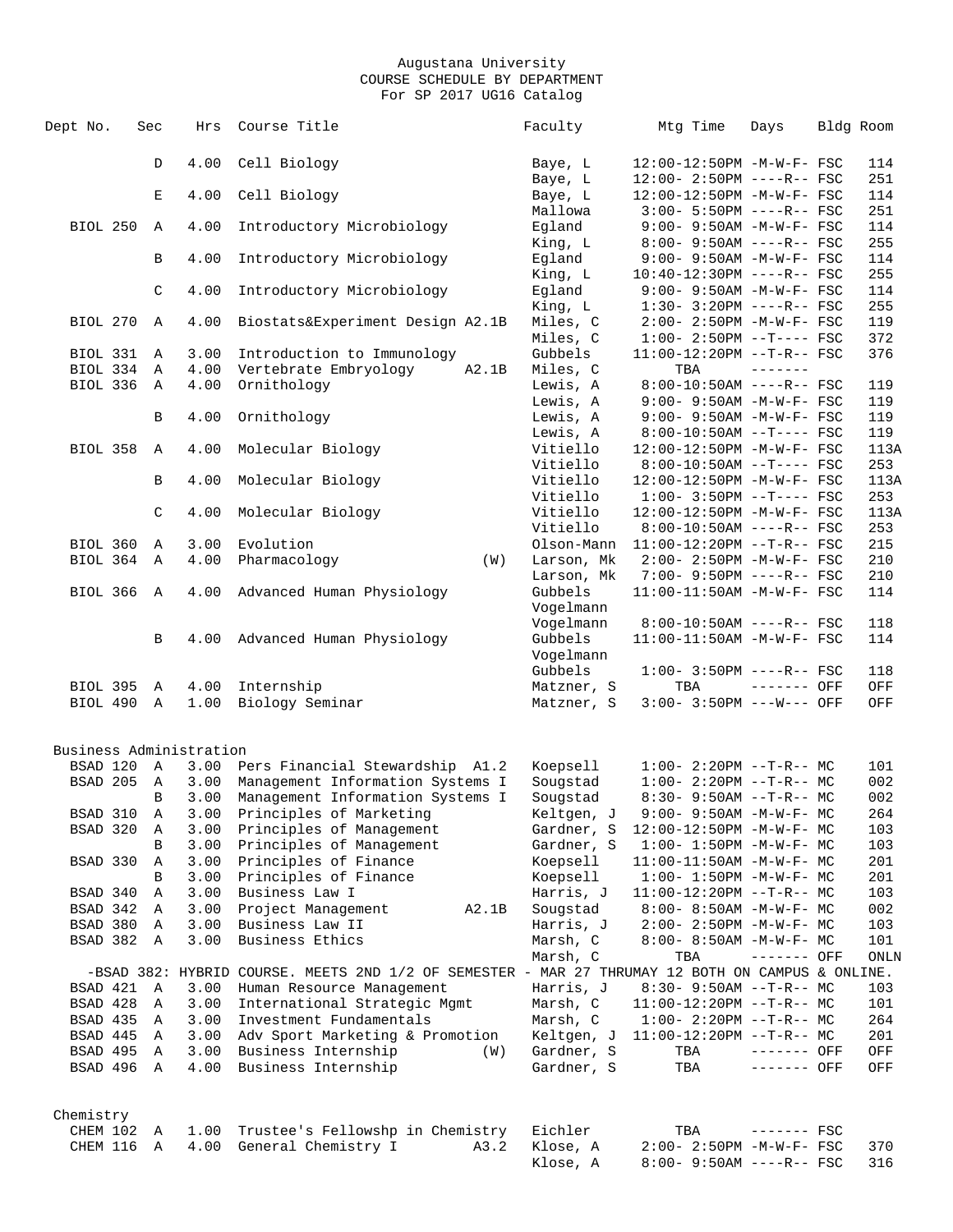| Dept No.    | Sec            | Hrs  | Course Title                                  |                | Faculty                 | Mtg Time                             | Days         | Bldg Room |
|-------------|----------------|------|-----------------------------------------------|----------------|-------------------------|--------------------------------------|--------------|-----------|
|             | A <sub>2</sub> | 4.00 | General Chemistry I                           | A3.2           | Klose, A                | 2:00- 2:50PM -M-W-F- FSC             |              | 370       |
|             |                |      |                                               |                | Klose, A                | $2:00-3:50PM$ --T---- FSC            |              | 316       |
| CHEM 117    | A1             | 4.00 | General Chemistry II                          | A3.2           | Weisshaar               | $9:00 - 9:50AM - M-W-F - FSC$        |              | 370       |
|             |                |      |                                               |                | Weisshaar               | $8:00 - 9:50AM$ ----R-- FSC          |              | 313       |
|             | A2             | 4.00 | General Chemistry II                          | A3.2           | Weisshaar               | 9:00- 9:50AM -M-W-F- FSC             |              | 370       |
|             |                |      |                                               |                | Johnsn-Edl              | $1:30-3:20PM --T---FSC$              |              | 313       |
|             | ΑN             | 4.00 | General Chemistry II                          | A3.2           | Weisshaar               | 9:00- 9:50AM -M-W-F- FSC             |              | 370       |
|             | <b>B1</b>      | 4.00 | General Chemistry II                          | A3.2           | Eichler                 | $2:00 - 2:50PM -M-W-F - FSC$         |              | 114       |
|             |                |      |                                               |                | Eichler                 | 8:00- 9:50AM --T---- FSC             |              | 317       |
|             | B <sub>2</sub> | 4.00 | General Chemistry II                          | A3.2           | Eichler                 | 2:00- 2:50PM -M-W-F- FSC             |              | 114       |
|             |                |      |                                               |                | Johnsn-Edl              | $4:00 - 5:50PM$ --T---- FSC          |              | 313       |
|             | <b>BN</b>      | 4.00 | General Chemistry II                          | A3.2           | Eichler                 | 2:00- 2:50PM -M-W-F- FSC             |              | 114       |
| CHEM 145    | Α              | 4.00 | Survey of Organic & Biochemistry              |                | Strandjord              | 9:00- 9:50AM -M-W-F- FSC             |              | 374       |
|             | B              | 4.00 | Survey of Organic & Biochemistry              |                | Strandjord              | 12:00-12:50PM -M-W-F- FSC            |              | 374       |
|             | C              | 4.00 | Survey of Organic & Biochemistry              |                | Strandjord              | 2:00- 2:50PM -M-W-F- FSC             |              | 374       |
| CHEM 145L A |                | 0.00 | Survey of Organic & Biochem Lab               |                | Strandjord              | 11:00-12:50PM --T---- FSC            |              | 313       |
|             | B              | 0.00 | Survey of Organic & Biochem Lab               |                | Johnsn-Edl              | $1:30-3:20PM$ ----R-- FSC            |              | 313       |
|             | C              | 0.00 | Survey of Organic & Biochem Lab               |                | Johnsn-Edl              | $11:00-12:50PM$ ----R-- FSC          |              | 313       |
|             | $\mathbf{E}$   | 0.00 | Survey of Organic & Biochem Lab               |                | Strandjord              | $8:00 - 9:50AM$ --T---- FSC          |              | 313       |
| CHEM 201    | A1             | 4.00 | Organic Chemistry I                           |                | Sadhu                   | $9:00 - 9:50AM - M-W-F - FSC$        |              | 116       |
|             |                |      |                                               |                | Sadhu                   | $8:00-11:50AM$ --T---- FSC           |              | 315       |
|             | A2             | 4.00 | Organic Chemistry I                           |                | Sadhu                   | 9:00- 9:50AM -M-W-F- FSC             |              | 116       |
|             |                |      |                                               |                | Sadhu                   | 2:00- 5:50PM ----R-- FSC             |              | 315       |
|             | ΑN             | 4.00 | Organic Chemistry I                           |                | Sadhu                   | 9:00- 9:50AM -M-W-F- FSC             |              | 113A      |
| CHEM 202    | A1             | 4.00 | Organic Chemistry II                          |                | Duffy-Matz              | 11:00-11:50AM -M-W-F- FSC            |              | 374       |
|             |                |      |                                               |                | Duffy-Matz              | $8:00-11:50AM$ ----R-- FSC           |              | 315       |
|             | A2             | 4.00 | Organic Chemistry II                          |                | Duffy-Matz              | 11:00-11:50AM -M-W-F- FSC            |              | 374       |
|             |                |      |                                               |                | Sadhu                   | $2:00 - 5:50PM -T--- FSC$            |              | 315       |
| CHEM 242    | $\mathbb{A}$   | 4.00 | Analysis                                      |                | Weisshaar               | $8:00 - 8:50AM$ -M-W-F- FSC          |              | 371       |
|             |                |      |                                               |                | Weisshaar               | $2:00 - 5:50PM -T--- FSC$            |              | 317       |
| CHEM 302    | $\mathbb{A}$   | 4.00 | Physical Chemistry II                         |                | Klose, A                | 12:00-12:50PM -MTW-F- FSC            |              | 371       |
|             |                |      |                                               |                | Klose, A                | $1:00-4:50PM$ ----R-- FSC            |              | 317       |
| CHEM 331    | $\mathbb{A}$   | 4.00 | Advanced Organic Chemistry A2.1B              |                | Duffy-Matz              | 9:00- 9:50AM -M-W-F- FSC             |              | 344       |
|             |                |      |                                               |                | Duffy-Matz              | $8:00-11:50AM$ --T---- FSC           |              | 316       |
| CHEM 395 A  |                | 4.00 | Internship                                    |                | Eichler                 | TBA                                  | $------$ OFF | OFF       |
|             |                |      |                                               |                |                         |                                      |              |           |
| Civitas     |                |      |                                               |                |                         |                                      |              |           |
| CIVT 110    | Α              | 3.00 | Exploring Christian Faith                     | (CT)           |                         | Swanson, R 11:00-11:50AM -M-W-F- HUM |              | 202       |
| CIVT 200    | Α              | 3.00 | Literary Experience                           | $(W)$ & $A3.5$ | Looney, S               | 11:00-11:50AM -M-W-F- HUM            |              | 106       |
| CIVT 201    | Α              | 3.00 | Reading Augustana                             |                | Swart, W                | $1:00 - 2:20PM -T-R--CWS$            |              | 108       |
| CIVT 202    | Α              | 3.00 | Pertinence:                                   |                |                         |                                      |              |           |
|             |                |      | Lewis and Clark: Then and Now                 |                | Spencer, C<br>Mullin, M | $1:00-2:20PM -T-R--FSC$              |              | 215       |
|             |                |      |                                               |                | Spencer, C              | $2:30-4:50PM$ ----R-- FSC            |              | 215       |
|             |                |      |                                               |                | Mullin, M               |                                      |              |           |
| CIVT 203 A  |                | 3.00 | Justice:                                      |                |                         |                                      |              |           |
|             |                |      | Che Guevara: The New Man                      |                | Cabrera                 | $8:30 - 9:50AM -T-R-- HUM$           |              | 302       |
| CIVT 204    | A              | 3.00 | Freedom:                                      |                |                         |                                      |              |           |
|             |                |      | Cut Rm Flr: Film, Censorshp, Freedm Miller, J |                |                         | $6:00-9:00PM -M--- MC$               |              | 201       |
|             |                |      |                                               |                |                         |                                      |              |           |
| Classics    |                |      |                                               |                |                         |                                      |              |           |
| CLAS 197    | Α              | 1.00 | TOPICS:                                       |                |                         |                                      |              |           |
|             |                |      | Tracing Roots of Western Civ                  |                | Wentzel, R              | TBA                                  | ------- OFF  | SHRT      |
|             |                |      |                                               |                | O'Hara, D               |                                      |              |           |
| CLAS 203    | Α              |      | 3.00 Intermediate Greek IV                    |                | Wentzel, R              | $11:00-11:50AM$ -M-W-F- HUM          |              | 227       |
| CLAS 206    | A              | 3.00 | Elementary Latin II                           | A3.4           | Wentzel, R              | $9:00 - 9:50AM - M - W - F - HUM$    |              | 227       |
| CLAS 208    | Α              | 3.00 | Intermediate Latin IV                         |                | Wentzel, R              | 11:00-12:20PM --T-R-- HUM            |              | 227       |
| CLAS 230    | Α              | 3.00 | Classical Mythology                           | A3.5A          | Wentzel, R              | $1:00 - 1:50PM - M - W - F - HUM$    |              | 301       |
|             |                |      |                                               |                |                         |                                      |              |           |
|             |                |      |                                               |                |                         |                                      |              |           |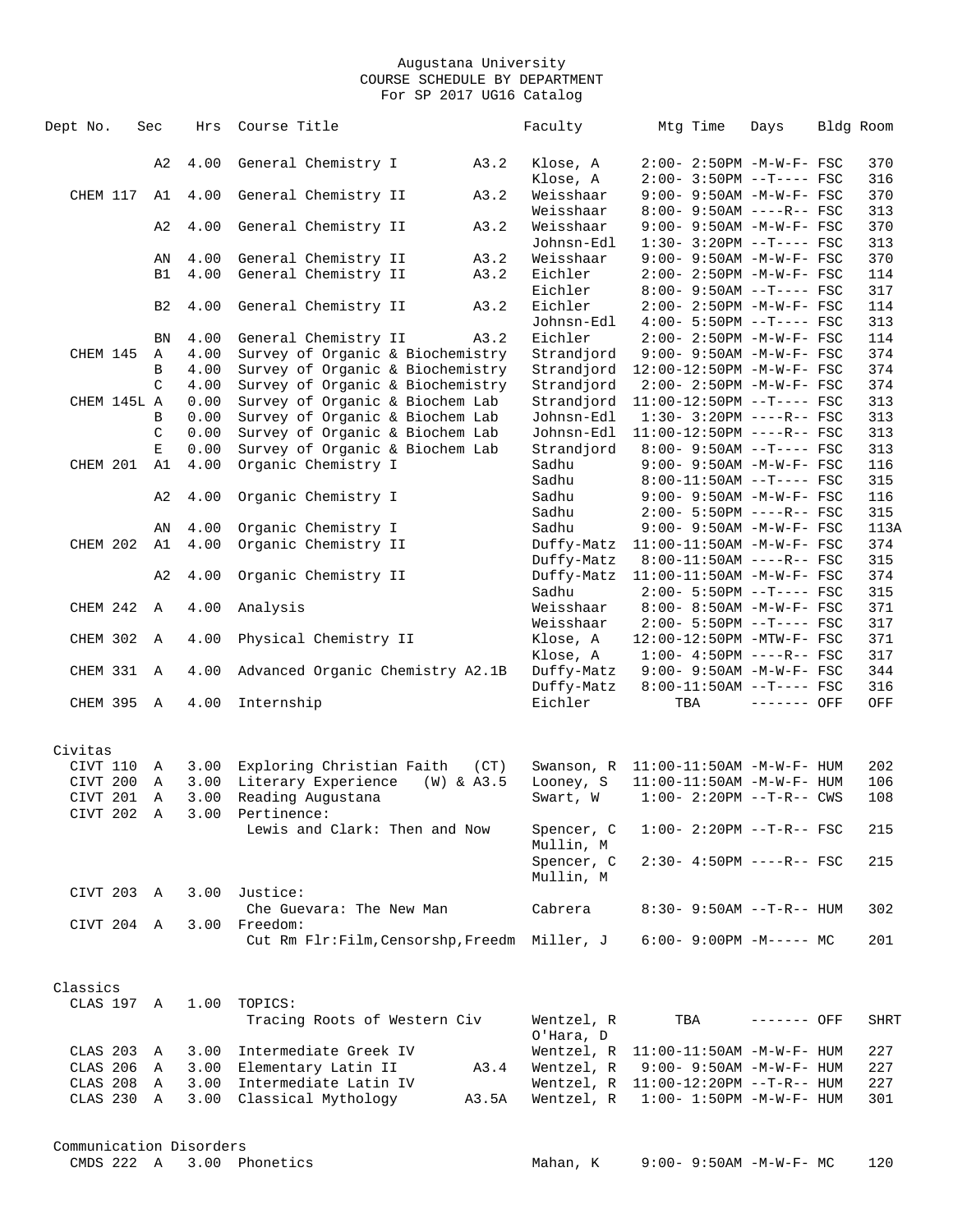| Dept No.                | Sec           | Hrs  | Course Title                                                      | Faculty     | Mtg Time                          | Days        | Bldg Room |
|-------------------------|---------------|------|-------------------------------------------------------------------|-------------|-----------------------------------|-------------|-----------|
| $CMDS$ 224 A            |               | 3.00 | Intro to Aural Rehabilitation                                     | Hanavan, P  | 8:00- 8:50AM -M-W-F- MC           |             | 161       |
|                         |               |      |                                                                   | Hanavan, P  | $9:00 - 9:50AM -T--- MC$          |             | 156       |
|                         | B             | 3.00 | Intro to Aural Rehabilitation                                     | Hanavan, P  | 8:00- 8:50AM -M-W-F- MC           |             | 161       |
|                         |               |      |                                                                   | Hanavan, P  | $10:00-10:50AM$ --T---- MC        |             | 156       |
|                         | $\mathcal{C}$ | 3.00 | Intro to Aural Rehabilitation                                     | Hanavan, P  | $8:00 - 8:50AM$ -M-W-F- MC        |             | 161       |
|                         |               |      |                                                                   | Hanavan, P  | $11:00-11:50AM$ --T---- MC        |             | 156       |
| CMDS 272                | A             | 3.00 | Artic & Phonological Process Dis                                  | Mahan, K    | $11:00-11:50AM$ -M-W-F- MC        |             | 157       |
| CMDS 288                | A             | 1.00 | Observation Practicum                                             | Mahan, K    | TBA                               | ------- OFF | OFF       |
|                         |               |      | -CMDS 288: INSTRUCTOR SIGNATURE REOUIRED.                         |             |                                   |             |           |
| CMDS 388                |               |      | A 10.00 Clinical Practicum                                        | Mahan, K    | TBA                               | ------- OFF | OFF       |
|                         |               |      | -CMDS 388: INSTRUCTOR SIGNATURE REQUIRED.                         |             |                                   |             |           |
|                         |               |      | CMDS 488 A 10.00 Adv Clinical Prct:Comm Disorders                 | Mahan, K    | TBA                               | ------- OFF | OFF       |
|                         |               |      | -CMDS 488: INSTRUCTOR SIGNATURE REQUIRED.                         |             |                                   |             |           |
|                         |               |      |                                                                   |             |                                   |             |           |
| Communication Studies   |               |      |                                                                   |             |                                   |             |           |
| COMM 110 A              |               | 3.00 | Intro To Communication<br>A2.2                                    | Bart, H     | 8:00- 8:50AM -M-W-F- HUM          |             | 331       |
|                         | S             | 3.00 | Intro To Communication<br>A2.2                                    | Bart, H     | TBA                               | ------- OFF | OFF       |
| COMM 250                | A             | 3.00 | Interpersonal Communication A1.2                                  | Dunn, T     | $9:00-9:50AM -M-W-F-HUM$          |             | 331       |
| COMM 260                | A             | 3.00 | Persuasion                                                        | Bart, J     | $1:00-2:20PM -T-R--HUM$           |             | 331       |
| COMM 350                | A             | 3.00 | Organizational Communication                                      | Bart, H     | $8:30 - 9:50AM -T-R-- HUM$        |             | 331       |
| COMM 360                | Α             | 3.00 | Persuasive Campaigns                                              | Nitz, M     | $8:00 - 8:50AM - M - W - F - HUM$ |             | 123       |
| COMM 395                | $\mathbb{A}$  | 4.00 | Internship                                                        | Nitz, M     | TBA                               | ------- OFF | OFF       |
|                         |               |      |                                                                   |             |                                   |             |           |
| Computer Science        |               |      |                                                                   |             |                                   |             |           |
| COSC 180                | Α             | 3.00 | Web Site Development & Design                                     | Gray, S     | $11:00-12:20PM$ --T-R-- MC        |             | 001       |
| COSC 185                | Α             | 3.00 | Programming for Everyone-Python                                   | Olson-Mann  | $8:30 - 9:50AM -T-R--FSC$         |             | 372       |
| COSC 205                | A             | 3.00 | Management Information Systems I                                  | Sougstad    | $1:00-2:20PM -T-R--MC$            |             | 002       |
|                         | B             | 3.00 | Management Information Systems I                                  | Sougstad    | $8:30 - 9:50AM -T-R-- MC$         |             | 002       |
| COSC 211                | A             | 4.00 | Computer Science II                                               | Shum, S     | 8:40- 9:50AM -M-W-F- FSC          |             | 372       |
|                         | B             | 4.00 | Computer Science II                                               | Shum, S     | $10:40 - 11:50$ AM $-M-W-F-$ FSC  |             | 372       |
| COSC 215                | Α             | 3.00 | Fundamentals of Database Process                                  | Mournet     | $2:00 - 2:50PM -M-W-F - MC$       |             | 002       |
| COSC 236                | A             | 3.00 | Comp Architecture & Assem Lang                                    | Shum, S     | $1:00 - 1:50PM - M - W - F - FSC$ |             | 372       |
| COSC 327                | Α             | 3.00 | Advanced Data Structures                                          | Shum, S     | 12:00-12:50PM -M-W-F- FSC         |             | 372       |
| COSC 342                | Α             | 3.00 | Project Management<br>(W)                                         | Sougstad    | $8:00-8:50AM -M-W-F-MC$           |             | 002       |
| COSC 360                | $\mathbb A$   | 3.00 | Computer Networks                                                 | Steinwand   | $6:30 - 9:30PM -M--- FSC$         |             | 372       |
|                         |               |      |                                                                   |             |                                   |             |           |
| Economics               |               |      |                                                                   |             |                                   |             |           |
| ECON 120                | Α             | 3.00 | Principles of Economics I<br>A3.3                                 | Eqqleston   | $11:00-12:20PM --T-R--MC$         |             | 153       |
|                         | B             | 3.00 | Principles of Economics I<br>A3.3                                 | Eqqleston   | $1:00-2:20PM$ --T-R-- MC          |             | 153       |
| ECON 121 A              |               |      | 3.00 Principles of Economics II                                   | Nesiba, R   | 8:00- 8:50AM -M-W-F- MC           |             | 103       |
|                         |               |      |                                                                   | Nesiba, R   | TBA                               | ------- OFF | ONLN      |
|                         |               |      | -ECON 121A: HYBRID COURSE - MEETS ON CAMPUS AND ONLINE.           |             |                                   |             |           |
|                         | В             |      | 3.00 Principles of Economics II                                   | Nesiba, R   | 9:00- 9:50AM -M-W-F- MC           |             | 103       |
|                         |               |      |                                                                   | Nesiba, R   | TBA                               | ------- OFF | ONLN      |
|                         |               |      | -ECON 121B: HYBRID COURSE - MEETS ON CAMPUS AND ONLINE.           |             |                                   |             |           |
| ECON 270                | A             | 4.00 | Statistics                                                        | Sorenson, D | $8:00 - 8:50AM - M - W - F - MC$  |             | 153       |
|                         | B             | 4.00 | Statistics                                                        | Sorenson, D | 9:00- 9:50AM -M-W-F- MC           |             | 153       |
|                         |               |      | -ECON 270A & B: MUST ALSO REGISTER FOR ECON 270L LAB SECTION.     |             |                                   |             |           |
| ECON 270L A             |               | 0.00 | ECON 270: Lab                                                     | Sorenson, D | $7:00 - 7:50PM$ ---W--- MC        |             | 001       |
|                         | В             | 0.00 | ECON 270: Lab                                                     | Sorenson, D | $9:00 - 9:50AM$ ----R-- MC        |             | 001       |
|                         | C             | 0.00 | ECON 270: Lab                                                     | Sorenson, D | $10:00-10:50AM$ ----R-- MC        |             | 001       |
| ECON 301                | A             | 3.00 | Money, Bank, Financial Inst<br>(W)                                | Wright, R   | $2:00-2:50PM -M-W-F-MC$           |             | 153       |
| ECON 320                | A             | 3.00 | Intermediate Microeconomics                                       | Loginov     | $11:00-12:20PM$ --T-R-- MC        |             | 157       |
| ECON 337 A              |               |      | 3.00 Hist Econ Thought & Methodology                              | Eggleston   | 12:00-12:50PM -M-W-F- MC          |             | 120       |
| ECON 495 A              |               | 4.00 | Internship in Economic Analysis                                   | Sorenson, D | TBA                               | ------- OFF | OFF       |
|                         |               |      |                                                                   |             |                                   |             |           |
| Ed of Deaf/Hard Hearing |               |      |                                                                   |             |                                   |             |           |
| EDHH 487 A 12.00        |               |      | Student Teach: Deaf Educ Elem                                     | Fiala, R    | TBA                               | ------- OFF | OFF       |
|                         |               |      | -EDHH 487: SIGNATURE OF FIELD EXPERIENCE COORDINATOR IS REQUIRED. |             |                                   |             |           |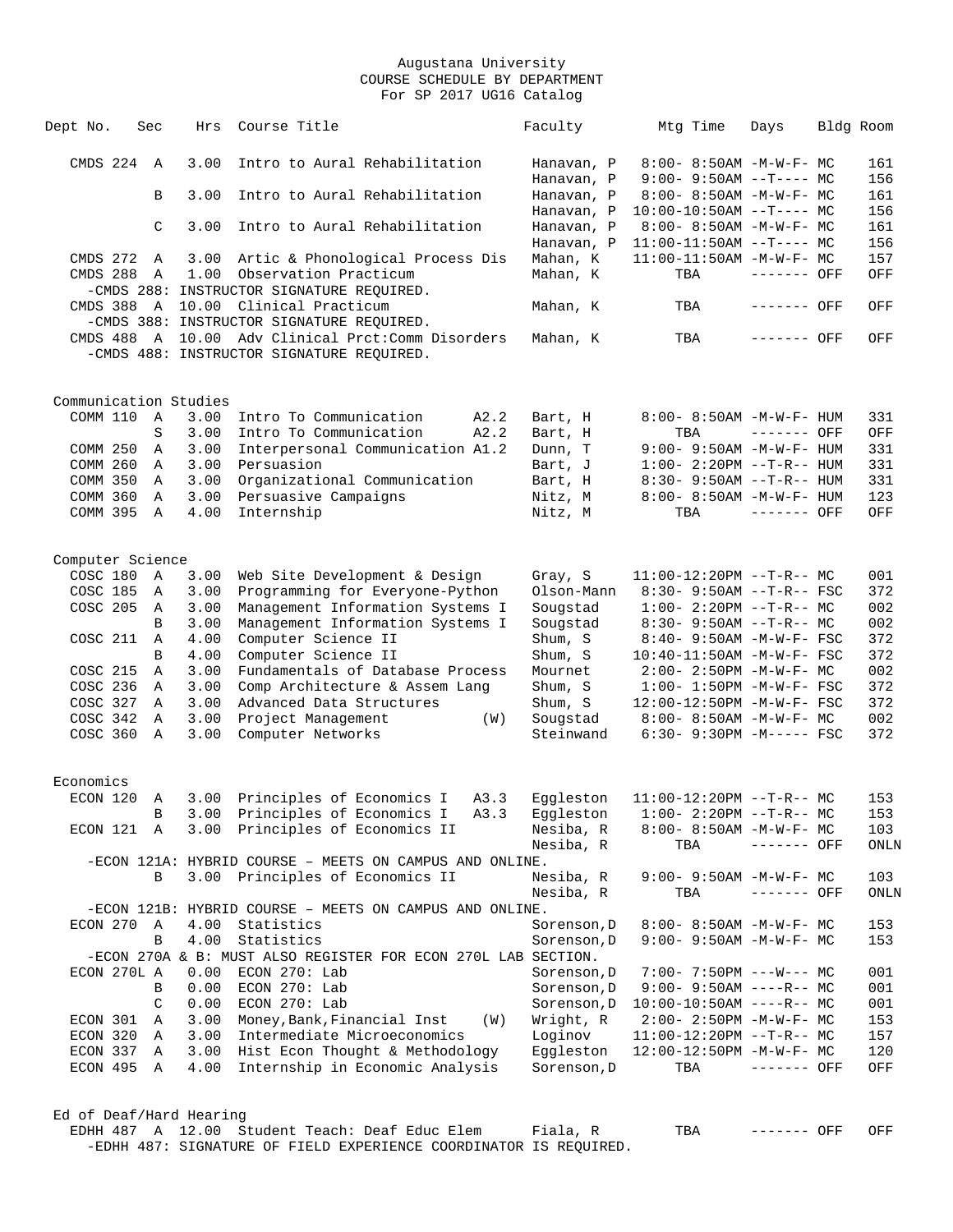| Dept No.<br>Sec            |      | Hrs Course Title                                                                                                                       | Faculty             | Mtg Time                              | Days         | Bldg Room |     |
|----------------------------|------|----------------------------------------------------------------------------------------------------------------------------------------|---------------------|---------------------------------------|--------------|-----------|-----|
| Education                  |      |                                                                                                                                        |                     |                                       |              |           |     |
| AUAC 011<br>A              | 3.00 | Employment Attainment                                                                                                                  | Davis, C            | $1:00-1:50PM -MTWRF-MC$               |              |           | 157 |
| AUAC 013<br>Α              | 3.00 | Employment Internship 1                                                                                                                | Lamb                | TBA                                   | $------$ OFF |           | OFF |
| AUAC 030<br>A              | 3.00 | Independent Living 1                                                                                                                   | Davis, C            | 11:00-11:50AM -MTWRF- MC              |              |           | 120 |
| AUAC 070<br>A              | 3.00 | Skills for Social Settings                                                                                                             | Lamb                | $9:00-9:50AM -MTWRF-MC$               |              |           | 161 |
| AUAC 071<br>A              | 3.00 | Skills for Social Settings II                                                                                                          | Lamb                | 9:00- 9:50AM -MTWRF- MC               |              |           | 161 |
| AUAC 080<br>A              | 3.00 | Consumer Math                                                                                                                          | Davis, C            | 8:00- 8:50AM -MTWRF- MC               |              |           | 157 |
| EDUC 000<br>A              | 0.00 | Admitted to Teacher Educ Program                                                                                                       | Fiala, R            | TBA                                   | ------- OFF  |           | OFF |
| EDUC 110<br>A              | 3.00 | Found of American Education A3.3                                                                                                       | Soukup, M           | $11:00-12:20PM$ --T-R-- MC            |              |           | 253 |
| B                          |      | 3.00 Found of American Education A3.3                                                                                                  | Soukup, M           | $1:00-2:20PM -T-R--MC$                |              |           | 253 |
|                            |      | -EDUC 110A & B: INTENDED FOR STUDENTS PURSUING ENTRANCE TO TEACHER EDUC PROGRAM. REQUIRES 1-2 HRS<br>PER WEEK IN AREA SCHOOLS.         |                     |                                       |              |           |     |
| EDUC 200L A                |      | 0.00 Program Admission ePortfolio Lab<br>-EDUC 200L: SHOULD REGISTER FOR EDUC 200L IN THE SAME SEMESTER YOU ENROLL IN EDUC 275.        |                     |                                       |              |           | 001 |
| EDUC 219<br>A              | 3.00 | Technology in Education                                                                                                                | Hanavan, P          | $9:00 - 9:50AM - M - W - F - MC$      |              |           | 001 |
| EDUC 245 A                 | 3.00 | Educ Psychology & Measurement                                                                                                          | Kinsinger           | 12:00-12:50PM -M-W-F- MC              |              |           | 253 |
| В                          | 3.00 | Educ Psychology & Measurement                                                                                                          | Kinsinger           | $1:00-1:50$ PM $-M-W-F-MC$            |              |           | 253 |
|                            |      | EDUC 245A & B: NOT OPEN TO FRESHMEN.                                                                                                   |                     |                                       |              |           |     |
| EDUC 275<br>$\overline{A}$ | 3.00 | Teach Learn Connect Method                                                                                                             | (W)<br>Ashworth     | $11:00-11:50AM$ --T-R-- MC            |              |           | 164 |
|                            |      | -EDUC 275: NOT OPEN TO FRESHMEN. EDUC 245 IS A PRE OR COREQUISITE FOR EDUC 275. REQUIRES 4 HRS OF                                      |                     |                                       |              |           |     |
|                            |      | PRACTICUM PER WK SCHEDULED BETWEEN 8AM - 3PM.                                                                                          |                     |                                       |              |           |     |
| EDUC 290 A                 |      | 2.00 Children's Literature                                                                                                             | Laurich             | $1:00 - 1:50PM -M-W--- MC$            |              |           | 164 |
|                            |      | -EDUC 290: ADMITTED TEACHER EDUC STUDENTS ONLY. REQUIRES 4-6 HRS OF OBSERVATION AND PARTICIPATION                                      |                     |                                       |              |           |     |
|                            |      | IN AREA SCHOOLS.                                                                                                                       |                     |                                       |              |           |     |
| EDUC 300L A                |      | 0.00 Pre-Student Teach ePortfolio Lab                                                                                                  | Andrews, SE         | $10:00-10:50AM$ --T---- MC            |              |           | 001 |
|                            |      | -EDUC 300L: SHOULD REGISTER FOR EDUC 300L IN THE SEMESTER PRIOR TO STUDENT TEACHING.                                                   |                     |                                       |              |           |     |
|                            |      |                                                                                                                                        |                     | $2:00 - 2:50PM -M-W--- MC$            |              |           | 164 |
| EDUC 301 A                 |      | 2.00 Methods Teaching Elem/MS Science<br>-EDUC 301: REQUIRES OBSERVATION AND TEACHING IN ELEM SCHOOLS.                                 | Sun, L              |                                       |              |           |     |
| EDUC 313 A                 |      | 3.00 Methods of Teach Elem/MS Math                                                                                                     | Sun, L              | $8:00 - 8:50AM$ -M-W-F- MC            |              |           | 164 |
|                            |      | -EDUC 313: ADMITTED TEACHER EDUC STUDENTS ONLY. PLAN TO SPEND 1 HR IN FIELD 1 MORNING PER WEEK.                                        |                     |                                       |              |           |     |
| EDUC 320 A                 |      | 3.00 Methods Teach and Assess Writing                                                                                                  | Laurich             | 11:00-11:50AM -M-W-F- MC              |              |           | 164 |
|                            |      | -EDUC 320: ADMITTED TEACHER EDUC STUDENTS ONLY. MUST ALSO REGISTER FOR EDUC 325. PLAN TO SPEND 2                                       |                     |                                       |              |           |     |
|                            |      | HRS IN FIELD 1 MORNING PER WEEK.                                                                                                       |                     |                                       |              |           |     |
| EDUC 325 A                 |      | 3.00 Methods Teach and Assess Reading                                                                                                  | Laurich             | 12:00-12:50PM -M-W-F- MC              |              |           | 164 |
|                            |      | -EDUC 325: ADMITTED TEACHER EDUC STUDENTS ONLY. MUST ALSO REGISTER FOR EDUC 320. PLAN TO SPEND 2                                       |                     |                                       |              |           |     |
|                            |      | HRS IN FIELD 1 MORNING PER WEEK.                                                                                                       |                     |                                       |              |           |     |
| EDUC 335 A                 |      | 3.00 Literacy in the Content Area                                                                                                      |                     | Sackreiter 12:00-12:50PM -M-W-F- MC   |              |           | 161 |
|                            |      | -EDUC 335: ADMITTED TEACHER EDUC STUDENTS ONLY.                                                                                        |                     |                                       |              |           |     |
| EDUC 345 A                 |      | 3.00 Adolescent Development                                                                                                            | Kinsinger<br>A1.2   | $2:00 - 2:50PM -M-W-F-MC$             |              |           | 253 |
|                            |      | -EDCU 345: ADMITTED TEACHER EDUC STUDENTS ONLY.                                                                                        |                     |                                       |              |           |     |
| EDUC 350 A                 |      |                                                                                                                                        | Ashworth            | $1:00-1:50PM -T-R--MC$                |              |           | 164 |
|                            |      | 2.00 Teaching Soc Studies Elem & MS<br>-EDUC 350: ADMITTED TEACHER EDUC STUDENTS ONLY. REQUIRES 4-6 HRS OF OBSERVATION & PARTICIPATION |                     |                                       |              |           |     |
|                            |      |                                                                                                                                        |                     |                                       |              |           |     |
|                            |      |                                                                                                                                        |                     |                                       |              |           |     |
|                            |      | IN AREA SCHOOLS.                                                                                                                       |                     |                                       |              |           |     |
| EDUC 355<br>Α              | 3.00 | Human Relations in Education                                                                                                           |                     | VanBockern $11:00-12:20PM$ --T-R-- MC |              |           | 161 |
| EDUC 380 A                 |      | 3.00 Methods of Engl as New Language                                                                                                   | Sackreiter          | $1:00 - 1:50PM - M - W - F - MC$      |              |           | 161 |
| EDUC 400L A                | 0.00 | Student Teacher ePortfolio Lab                                                                                                         | Andrews, SE         | TBA                                   | ------- OFF  |           | OFF |
|                            |      | -EDUC 400L: SHOULD REGISTER FOR EDUC 400L DURING THE SEMESTER OF STUDENT TEACHING.                                                     |                     |                                       |              |           |     |
|                            |      | EDUC 470 A 12.00 Student Teach: All Grades                                                                                             | Fiala, R            | TBA                                   | ------- OFF  |           | OFF |
|                            |      | -EDUC 470: SIGNATURE OF FIELD EXPERIENCE COORDINATOR IS REQUIRED.                                                                      |                     |                                       |              |           |     |
|                            |      | EDUC 471 A 12.00 Student Teach: Middle School                                                                                          | Fiala, R            | TBA                                   | ------- OFF  |           | OFF |
|                            |      | -EDUC 471: SIGNATURE OF FIELD EXPERIENCE COORDINATOR IS REQUIRED.                                                                      |                     |                                       |              |           |     |
|                            |      | EDUC 472 A 12.00 Student Teach: Elementary                                                                                             | Fiala, R            | TBA                                   | ------- OFF  |           | OFF |
|                            |      |                                                                                                                                        |                     |                                       |              |           |     |
|                            |      | -EDUC 472: SIGNATURE OF FIELD EXPERIENCE COORDINATOR IS REQUIRED.                                                                      |                     |                                       |              |           |     |
|                            |      | EDUC 473 A 12.00 Student Teach: Kindergarten                                                                                           | Fiala, R            | TBA                                   | ------- OFF  |           | OFF |
|                            |      | -EDUC 473: SIGNATURE OF FIELD EXPERIENCE COORDINATOR IS REQUIRED.                                                                      |                     |                                       |              |           |     |
|                            |      | EDUC 474 A 12.00 Student Teach: Secondary                                                                                              | Fiala, R            | TBA                                   | ------- OFF  |           | OFF |
|                            |      | -EDUC 474: SIGNATURE OF FIELD EXPERIENCE COORDINATOR IS REQUIRED.                                                                      |                     |                                       |              |           |     |
|                            |      |                                                                                                                                        |                     |                                       |              |           |     |
| English                    |      |                                                                                                                                        |                     |                                       |              |           |     |
| ENGL 110<br>A              | 3.00 | First-Year Composition                                                                                                                 | Nelson, C<br>A2.1A  | 2:00- 2:50PM -M-W-F- HUM              |              |           | 102 |
| ENGL 115<br>Α              | 3.00 | News Reporting & Writing                                                                                                               | Blank-Libr<br>A2.1B | $1:00 - 1:50PM - M - W - F - HUM$     |              |           | 103 |
| ENGL 200<br>Α              | 3.00 | Literary Experience<br>$(W)$ & A3.5                                                                                                    |                     |                                       |              |           |     |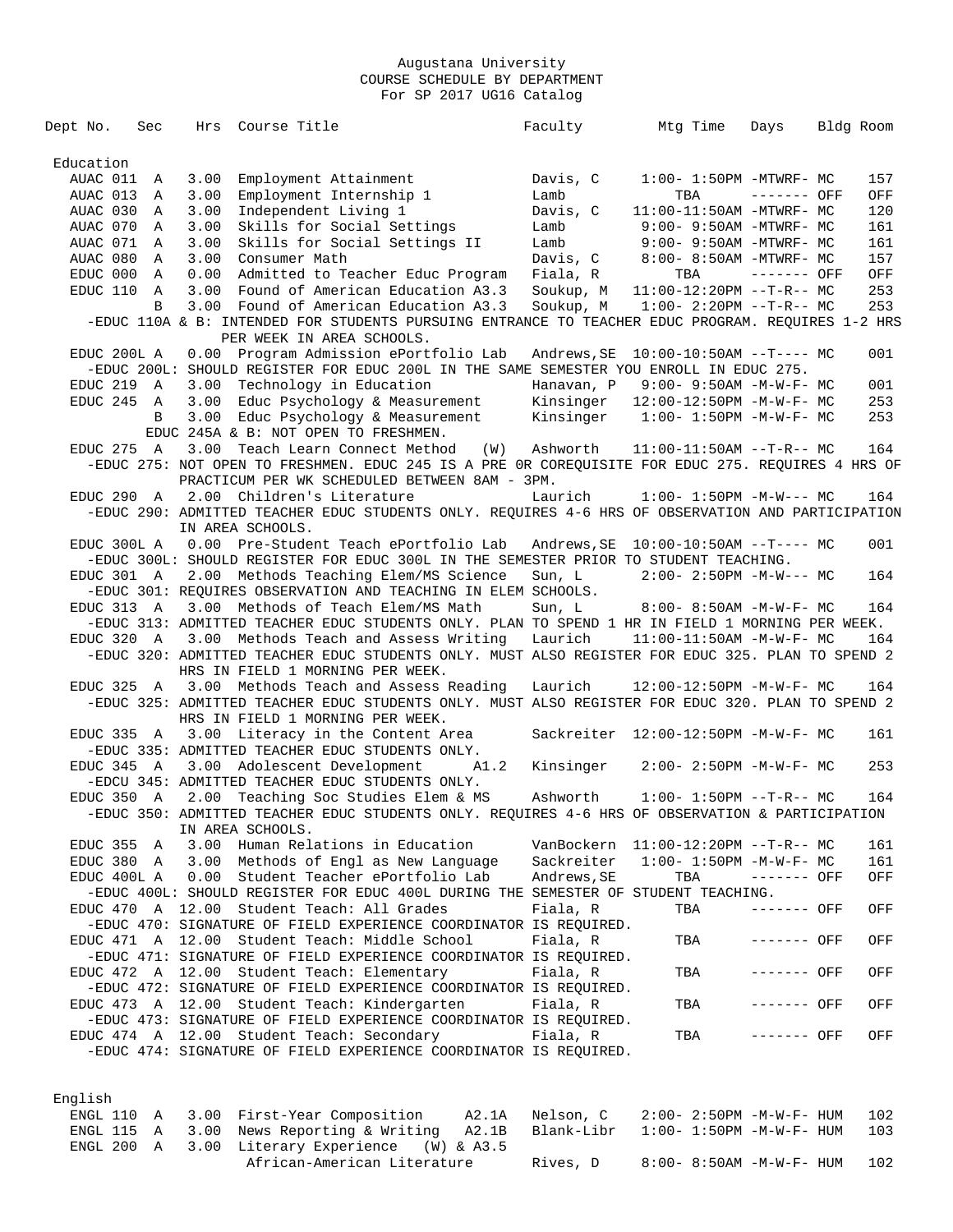| Dept No.           | Sec         | Hrs  | Course Title                          | Faculty     | Mtg Time                          | Days        | Bldg Room   |
|--------------------|-------------|------|---------------------------------------|-------------|-----------------------------------|-------------|-------------|
|                    |             |      |                                       |             |                                   |             |             |
|                    | В           | 3.00 | Medicine and Literature               | Harris, Mit | $9:00-9:50AM -M-W-F-HUM$          |             | 102         |
|                    | C           | 3.00 | Northern Plains Studies               | Hanson, D   | $2:00 - 2:50PM -M-W-F- HUM$       |             | 103         |
|                    | D           | 3.00 | Literary Experience<br>(W) & A3.5     | Gohl, J     | $8:30 - 9:50AM -T-R--HUM$         |             | 103         |
|                    | $\mathbf E$ | 3.00 | Literary Experience (W) & A3.5        | Nelson, C   | $1:00 - 2:20PM -T-R--HUM$         |             | 103         |
|                    | $\mathbf F$ | 3.00 | Literary Experience<br>$(W)$ & $A3.5$ | Hanson, D   | 12:00-12:50PM -M-W-F- HUM         |             | 123         |
| ENGL 215           | A           | 3.00 | Newspaper Writing: Sports A2.1B       | Miller, J   | 12:00-12:50PM -M-W-F- HUM         |             | 103         |
| ENGL 225           | Α           | 3.00 | World Lit I: Western Traditn A3.1     | Looney, S   | $1:00 - 1:50PM - M - W - F - HUM$ |             | 102         |
| ENGL 240           | Α           | 3.00 | Intro to American Literary Hist       | Rives, D    | $9:00 - 9:50AM - M - W - F - HUM$ |             | 123         |
| ENGL 305           | Α           | 3.00 | Creative Writing: Poetry<br>(W)       | Prokop, M   | $6:00-9:00PM$ ---W--- HUM         |             | 106         |
| ENGL 310           | $\mathbb A$ | 3.00 | Seminar in Later British Literat      |             |                                   |             |             |
|                    |             |      | Victorian Speculative Fiction         | Rives, D    | 12:00-12:50PM -M-W-F- HUM         |             | 106         |
| ENGL 311           | A           | 3.00 | Advanced Composition<br>(W)           | Looney, S   | $2:00 - 2:50PM -M-W-F- HUM$       |             | 323         |
| ENGL 312           | A           | 3.00 | Writing for Magazines<br>A2.1B        | Walker, J   | $11:00-12:20PM$ --T-R-- HUM       |             | 106         |
| ENGL 330           | $\mathbb A$ | 3.00 | Seminar in Later American Lit         |             |                                   |             |             |
|                    |             |      | The Immigrant Experience              | Hanson, D   | $1:00 - 1:50PM - M - W - F - HUM$ |             | 106         |
| ENGL 361           | A           | 3.00 | Shakespeare<br>(W)                    | Harris, Mit | $6:00 - 9:00PM -T--- HUM$         |             | 123         |
| ENGL 395           | A           | 4.00 | Internship                            | Rives, D    | TBA                               | ------- OFF | OFF         |
|                    |             |      |                                       |             |                                   |             |             |
|                    |             |      |                                       |             |                                   |             |             |
| Exercise Science   |             |      |                                       |             |                                   |             |             |
| EXSC 265 A         |             | 2.00 | Theory & Tech of Strenth & Cond       | Chambers    | $11:30-12:20PM --T-R--ELMN$       |             | 180         |
| EXSC 320           | A           | 4.00 | Physiology of Exercise                | Gorres-Mar  | $9:00 - 9:50AM - M - W - F - FSC$ |             | 272         |
|                    |             |      |                                       | Barkley, S  | $8:00 - 9:50AM$ ----R-- FSC       |             | 273         |
|                    | B           | 4.00 | Physiology of Exercise                | Gorres-Mar  | $9:00 - 9:50AM - M-W-F - FSC$     |             | 272         |
|                    |             |      |                                       | Gorres-Mar  | 11:00-12:50PM ----R-- FSC         |             | 273         |
|                    |             |      |                                       |             |                                   |             |             |
| EXSC 322           | A           | 3.00 | Structural Kinesiology                | Gorres-Mar  | $8:30 - 9:50AM -T-R--FSC$         |             | 272         |
| EXSC 323           | A           | 3.00 | Biomechanics                          | Scholten, S | 2:00- 2:50PM -M-W-F- FSC          |             | 372         |
| EXSC 355           | Α           | 3.00 | Curr Topics Exercise/Sport Sci W      | Day, J      | 12:30- 1:50PM --T-R-- ELMN        |             | 241         |
| EXSC 361           | A           | 2.00 | Fitness Administration                | Scholten, S | $2:00 - 2:50PM -T-R--FSC$         |             | 272         |
| EXSC 370           | A           | 3.00 | Exer Prescript in H1th & Disease      | Barkley, S  | $11:00-11:50AM$ -M-W-F- FSC       |             | 273         |
| EXSC 395           | A           | 4.00 | Internship                            |             |                                   |             |             |
|                    |             |      | Fitness                               | Barkley, S  | TBA                               | ------- OFF | OFF         |
|                    |             |      |                                       |             |                                   |             |             |
| French             |             |      |                                       |             |                                   |             |             |
| FREN 111 A         |             | 3.00 | Intro to French II<br>A3.4            | Fish        | $9:00 - 9:50AM - M - W - F - HUM$ |             | 325         |
| FREN 211           | A           | 4.00 | Intermediate French II                | Fish        | $2:00 - 2:50PM -MTWR - - HUM$     |             | 325         |
| FREN 380           | $\mathbb A$ | 4.00 | French Seminar:                       |             |                                   |             |             |
|                    |             |      | History of French Cinema              | Fish        | $8:00 - 9:50AM -T-R-- HUM$        |             | 325         |
| <b>FREN 395</b>    | Α           | 4.00 | Internship                            | Staff       | TBA                               | ------- OFF | OFF         |
| FREN 400           | Α           | 1.00 | Honors Thesis                         | Fish        | TBA                               | ------- OFF | ${\rm OFF}$ |
|                    |             |      |                                       |             |                                   |             |             |
|                    |             |      |                                       |             |                                   |             |             |
| First Year Seminar |             |      |                                       |             |                                   |             |             |
| FYS 110            | Α           | 4.00 | First Year Seminar I<br>(FS)          |             |                                   |             |             |
|                    |             |      | Get Lost: The Art of Wandering        | Boyens, B   | $8:40 - 9:50AM - M - W - F - HUM$ |             | 103         |
| FYS 111            | Α           | 4.00 | First Year Seminar II<br>(FS)         |             |                                   |             |             |
|                    |             |      | Political Trials                      | Johnson, Jl | 10:40-11:50AM -M-W-F- MC          |             | 255         |
|                    | В           | 4.00 | WTF, English?                         | Gerling     | 10:40-11:50AM -M-W-F- HUM         |             | 123         |
|                    | D           | 4.00 | Medicine, Lit, & Ethics of Empathy    | Harris, Mit | 10:40-11:50AM -M-W-F- MC          |             | 102         |
|                    | Е           | 4.00 | Crimes, Cops, and Culprits            | Nelson, C   | 10:40-11:50AM -M-W-F- HUM         |             | 121         |
|                    | F           | 4.00 | Race & Rights in America              | Pehl, M     | $10:40-11:50AM$ -M-W-F- MC        |             | 103         |
|                    | G           | 4.00 | Grand Endeavor of Drug Making         | Larson, Mk  | 10:40-11:50AM -M-W-F- FSC         |             | 214         |
|                    | Н           | 4.00 | Aloha 'Oe                             | Mullin, M   | 10:40-11:50AM -M-W-F- MC          |             | 253         |
|                    | $\mathbf I$ | 4.00 | Perils of Prediction                  | Sorenson, T | $10:40 - 11:50AM$ -M-W-F- FSC     |             | 373         |
|                    | J           | 4.00 | The Good, the Bad, and the Ugly       | Boyens, B   | 10:40-11:50AM -M-W-F- HUM         |             | 103         |
|                    | Κ           | 4.00 | Digital Disruption                    | Sougstad    | $10:40-11:50AM$ -M-W-F- MC        |             | 161         |
|                    | L           | 4.00 | The Injustice of Social Justice       | Bunger      | 10:40-11:50AM -M-W-F- MC          |             | 257         |
|                    | M           | 4.00 | Art Shock: Art's Power to Provoke     | Twa, L      | 10:40-11:50AM -M-W-F- FSC         |             | 116         |
|                    | N           | 4.00 | The Physicist's War (1939-1945)       | Grau, N     | 10:40-11:50AM -M-W-F- FSC         |             | 371         |
|                    | $\circ$     | 4.00 | Cinema, Character and Culture         | Bart, H     | $10:40 - 11:50$ AM $-M-W-F-$ HUM  |             | 301         |
|                    | Ρ           | 4.00 | The Ethics of Organized Sport         | Bart, J     | 10:40-11:50AM -M-W-F- HUM         |             | 302         |
|                    | O           | 4.00 | Sex/Drugs/Rock'nRoll:MediaEthics      | Nitz, M     | 10:40-11:50AM -M-W-F- HUM         |             | 323         |
|                    |             |      |                                       |             |                                   |             |             |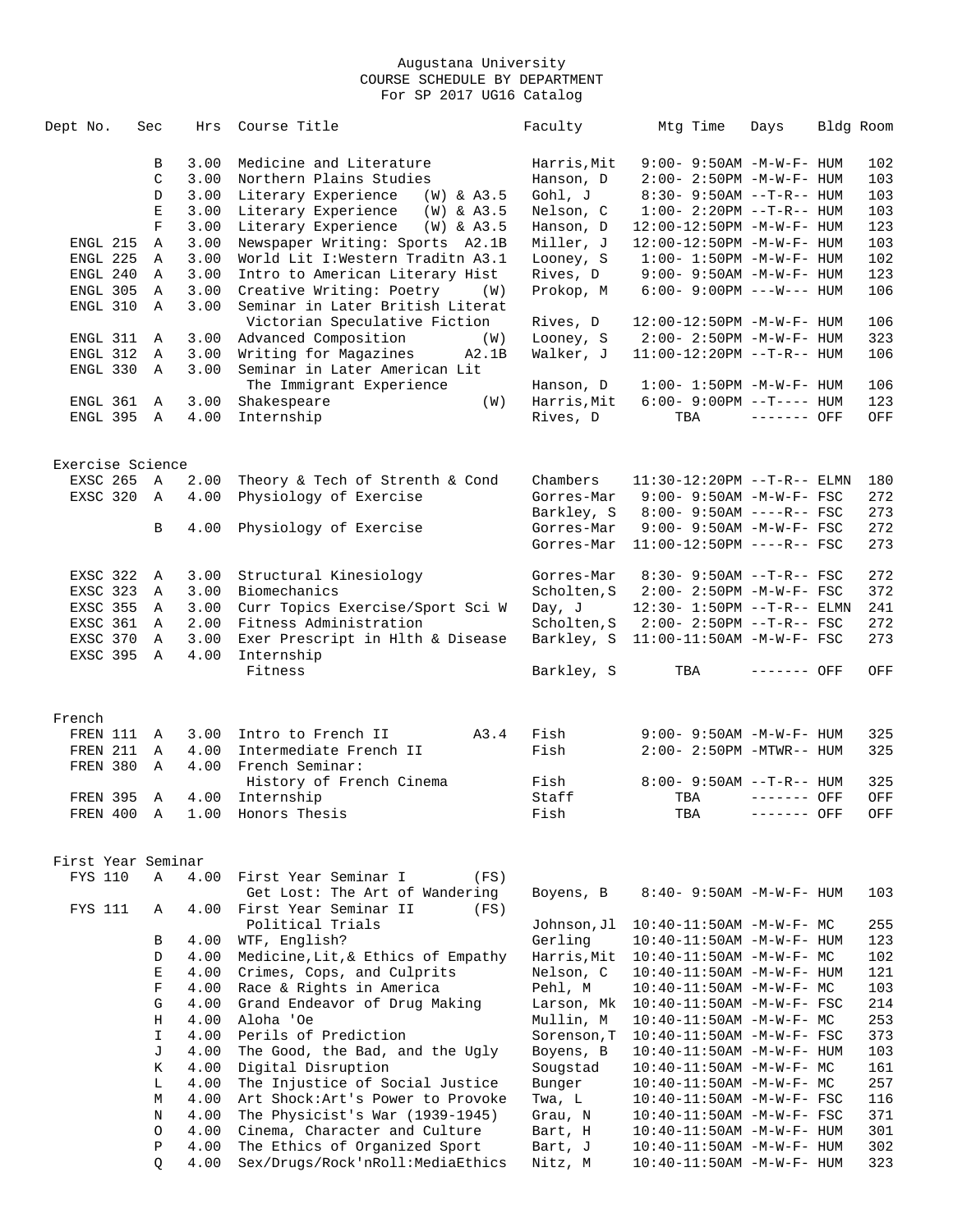| Dept No.                            | Sec          | Hrs     | Course Title                                                                                    | Faculty                    | Mtg Time                                           | Days                       | Bldg Room   |
|-------------------------------------|--------------|---------|-------------------------------------------------------------------------------------------------|----------------------------|----------------------------------------------------|----------------------------|-------------|
|                                     | R            | 4.00    | Baseball Ethics                                                                                 | Bowman, R                  | $10:40 - 11:50AM$ -M-W-F- HUM                      |                            | 226         |
|                                     | S            | 4.00    | Global Poverty                                                                                  | Minister                   | 10:40-11:50AM -M-W-F- HUM                          |                            | 102         |
|                                     | T            | 4.00    | Matters of Life and Death                                                                       | Vicens                     | $10:40 - 11:50$ AM $-M-W-F-$ HUM                   |                            | 331         |
|                                     | U            | 4.00    | Wicked Environmental Problems                                                                   | O'Hara, D                  | 10:40-11:50AM -M-W-F- HUM                          |                            | 201         |
|                                     | $\mathbf{V}$ | 4.00    | Dating in the Digital Age                                                                       | Dunn, T                    | $10:40-11:50AM$ -M-W-F- MC                         |                            | 153         |
| General Studies                     |              |         |                                                                                                 |                            |                                                    |                            |             |
| GENL 100A A                         |              |         | 1.00 Career and Life Planning<br>-GENL 100A A: MEETS 2ND HALF OF SEMESTER - MAR 27 THRU MAY 12. | Streufert                  | $10:00-10:50AM$ ----R-- MC                         |                            | 103         |
| GENL 105                            |              | A 15.00 | Off Campus Study Programs                                                                       |                            |                                                    |                            |             |
|                                     | B            | 15.00   | ISA: SanJose, CR, SpLangLibArtEnvSt<br>ISA GoldCoast, Austrl, BusLawSocDs                       | Grinager, D<br>Grinager, D | TBA<br>TBA                                         | ------- OFF<br>------- OFF | SEM<br>SEM  |
|                                     | C            | 15.00   | JYM at University of Munich                                                                     | Grinager, D                | TBA                                                | ------- OFF                | SEM         |
|                                     | D            | 15.00   | AIFS Study Abroad Buenos Aires                                                                  | Grinager, D                | TBA                                                | ------- OFF                | SEM         |
|                                     | Е            | 15.00   | AIFS Study Abroad in Limerick                                                                   | Grinager, D                | TBA                                                | $-----$ OFF                | SEM         |
|                                     | F            | 15.00   | Augustana Sister Sch: Nord Univ                                                                 | Grinager, D                | TBA                                                | ------- OFF                | SEM         |
|                                     | G            | 15.00   | Univ of Exeter, Exeter, ENGLAND                                                                 | Grinager, D                | TBA                                                | ------- OFF                | SEM         |
|                                     |              | H 15.00 | Sp St Abrd, Int Stud Prog: SanJuan                                                              | Grinager, D                | TBA                                                | ------- OFF                | SEM         |
|                                     | I.           | 15.00   | CISabroad Semester in Greece                                                                    | Grinager, D                | TBA                                                | $-----$ OFF                | SEM         |
|                                     | J            | 15.00   | HECUA: Making Media, Making Change                                                              | Grinager, D                | TBA                                                | $-----$ OFF                | SEM         |
|                                     | K            | 15.00   | University of Potsdam, Germany                                                                  | Grinager, D                | TBA                                                | ------- OFF                | SEM         |
| GENL 107                            | Α            | 16.00   | The Washington Semester                                                                         | Wanless, E                 | TBA                                                | $-----$ OFF                | INTR        |
| GENL 116                            | Α            | 1.00    | Becoming a Master Student                                                                       | Streufert<br>Vande Kamp    | $10:00-10:50AM$ --T---- HUM                        |                            | 123         |
|                                     |              |         | -GENL 116: MEETS 2ND HALF OF SEMESTER - MAR 27 THRU MAY 12.                                     |                            |                                                    |                            |             |
| GENL 197 A                          |              | 1.00    | TOPICS:                                                                                         |                            |                                                    |                            |             |
|                                     |              |         | Scotland's Stories and Scenes                                                                   | Looney, S                  | TBA                                                | ------- OFF                | <b>SHRT</b> |
| GENL 243                            | Α            | 3.00    | Global Slavery 10000 BCE-Pr A3.3                                                                | Wright, R                  | $1:00-2:20PM -T-R--MC$                             |                            | 120         |
| GENL 334                            | Α            | 4.00    | Violence & Values<br>A1.2                                                                       | Wanless, E                 | TBA                                                | ------- OFF                | INTR        |
| GENL 343                            | Α            | 4.00    | Washington Theatre Experience(A)                                                                | Wanless, E                 | TBA                                                | ------- OFF                | INTR        |
| GENL 394                            | Α            | 2.00    | Directed Readings                                                                               | Wanless, E                 | TBA                                                | ------- OFF                | INTR        |
| GENL 395                            | A            | 3.00    | Internship                                                                                      | Dunn, T                    | TBA                                                | $-----$ OFF                | OFF         |
| Geography/Earth Science             |              |         |                                                                                                 |                            |                                                    |                            |             |
| GEOG 220 A                          |              |         | 2.00 Geography & Earth/Space Science                                                            | Hansen, J                  | $6:00-9:00PM -M--- MC$                             |                            | 164         |
|                                     |              |         |                                                                                                 | Rentschler                 |                                                    |                            |             |
| German                              |              |         |                                                                                                 |                            |                                                    |                            |             |
| GERM 111                            | Α            | 3.00    | Intro to German II<br>A3.4                                                                      | Lhotzky, M                 | 12:00-12:50PM -M-W-F- HUM                          |                            | 302         |
| GERM 211                            | Α            | 4.00    | Intermediate German II                                                                          | Lhotzky, S                 | 2:00- 2:50PM -MTW-F- HUM                           |                            | 302         |
| GERM 360                            | Α            | 3.00    | History of German Lit I<br>A3.5                                                                 | Lhotzky, S                 | $1:00 - 1:50PM - M - W - F - HUM$                  |                            | 302         |
| GERM 395 A                          |              | 4.00    | Internship                                                                                      | Staff                      | TBA                                                | $------$ OFF               | OFF         |
| GERM 399                            | Α            | 4.00    | Independent Study                                                                               | Lhotzky, S                 | TBA                                                | ------- OFF                | OFF         |
| GERM 400                            | A            | 1.00    | Honors Thesis                                                                                   | Lhotzky, S                 | TBA                                                | $------$ OFF               | OFF         |
| Gerontology                         |              |         |                                                                                                 |                            |                                                    |                            |             |
| GERO 220                            | A            | 3.00    | Social Gerontology                                                                              | Schrader, S                | 11:00-11:50AM -M-W-F- MC                           |                            | 264         |
| GERO 289                            | Α            | 1.00    | Medical Terminology                                                                             | Facile                     | TBA                                                | ------- OFF                | ONLN        |
|                                     | B            | 1.00    | Medical Terminology                                                                             | Facile                     | TBA                                                | ------- OFF                | ONLN        |
| GERO 395                            | Α            | 3.00    | Internship in Gerontology I                                                                     | Schrader, S                | TBA                                                | $-----$ OFF                | OFF         |
| GERO 396 A                          |              | 4.00    | Internship in Gerontology II                                                                    | Schrader, S                | TBA                                                | ------- OFF                | OFF         |
|                                     |              |         |                                                                                                 |                            |                                                    |                            |             |
| Government/Intl Affairs<br>GOVT 110 | A            | 3.00    |                                                                                                 |                            |                                                    |                            |             |
|                                     | В            | 3.00    | Intro to Government<br>A3.3<br>A3.3<br>Intro to Government                                      | Wanless, E<br>Schotten     | $6:30-9:20PM -M--- MC$<br>12:00-12:50PM -M-W-F- MC |                            | 264<br>264  |
| GOVT 120                            | Α            | 3.00    | Politics in a Diverse World A3.6                                                                | Dndelinger                 | $8:30 - 9:50AM -T-R-- MC$                          |                            | 201         |
|                                     | B            | 3.00    | Politics in a Diverse World A3.6                                                                | Dndelinger                 | $1:00-2:20PM -T-R--MC$                             |                            | 201         |
| GOVT 200                            | Α            | 3.00    | American Government<br>A3.3                                                                     | Wanless, E                 | $9:00 - 9:50AM - M - W - F - MC$                   |                            | 202         |
|                                     |              |         |                                                                                                 |                            |                                                    |                            |             |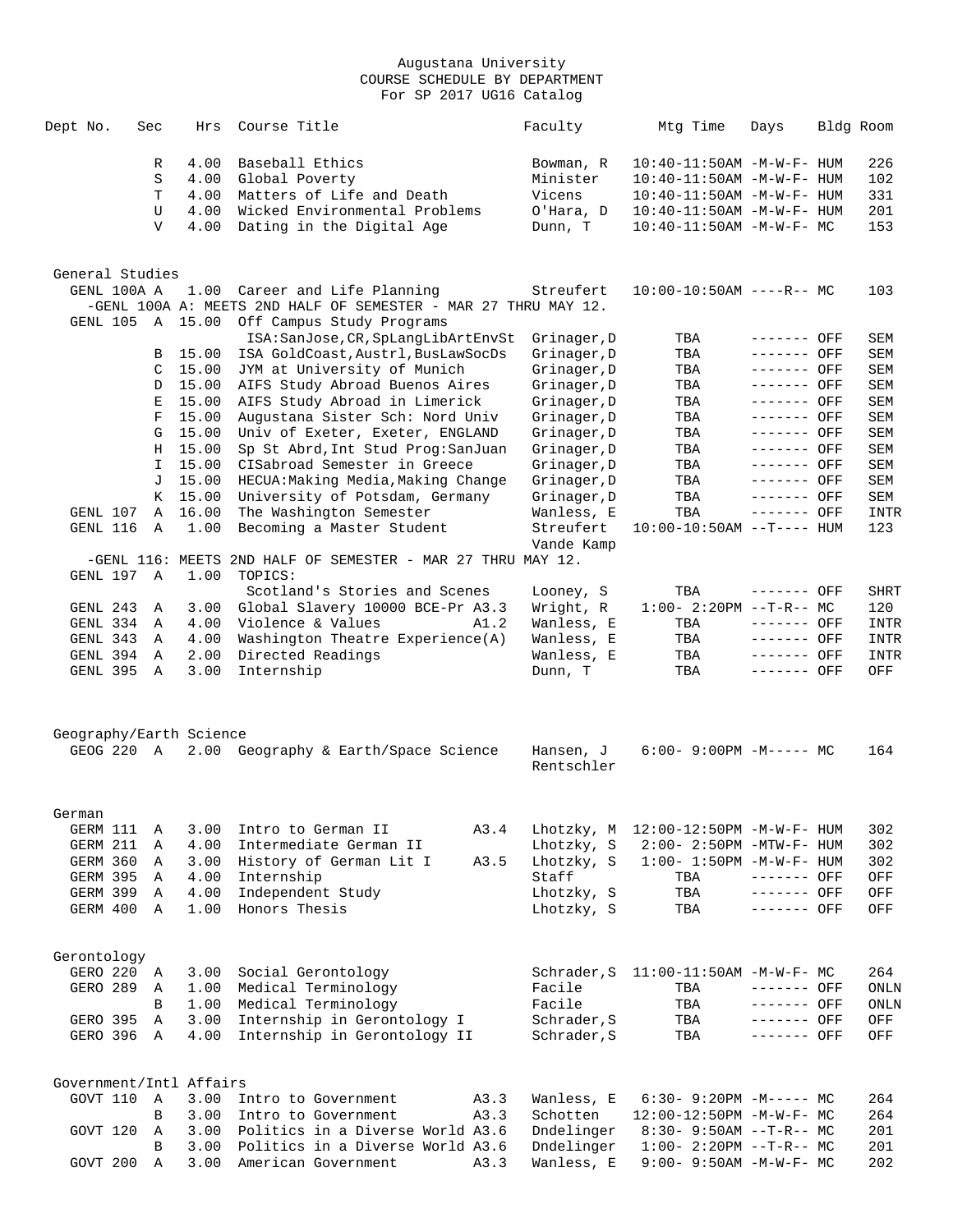| Dept No.                    | Sec               | Hrs          | Course Title                                              |      | Faculty            | Mtg Time                          | Days         | Bldg Room |            |
|-----------------------------|-------------------|--------------|-----------------------------------------------------------|------|--------------------|-----------------------------------|--------------|-----------|------------|
| GOVT 210                    | Α                 | 3.00         | Congress                                                  |      | Wanless, E         | 12:00-12:50PM -M-W-F- MC          |              |           | 257        |
| GOVT 290                    | Α                 | 3.00         | Criminal Law                                              |      | Schotten           | $2:00-2:50PM -M-W-F-MC$           |              |           | 264        |
| GOVT 305                    | A                 | 3.00         | Theories of American Democracy                            |      | Johnson, Jl        | $1:00 - 1:50PM -M-W-F - MC$       |              |           | 264        |
| GOVT 325                    | A                 | 3.00         | International Law                                         |      | Dndelinger         | 8:00- 8:50AM -M-W-F- MC           |              |           | 264        |
| GOVT 390                    | Α                 | 2.00         | Research Seminar                                          | (W)  | Johnson, Jl        | TBA                               | ------- OFF  |           | OFF        |
| GOVT 391                    | $\mathbb{A}$      | 2.00         | Honors Seminar                                            | (W)  | Johnson, Jl        | TBA                               | ------- OFF  |           | OFF        |
| GOVT 395                    | A                 | 4.00         | Internship                                                |      | Wanless, E         | TBA                               | ------- OFF  |           | OFF        |
|                             |                   |              |                                                           |      |                    |                                   |              |           |            |
| History<br>HIST 111         | A                 | 3.00         | Western Civilization II                                   | A3.1 | Preston, M         | 12:00-12:50PM -M-W-F- MC          |              |           | 201        |
|                             | B                 | 3.00         | Western Civilization II                                   | A3.1 | Preston, M         | $2:00 - 2:50PM -M-W-F - MC$       |              |           | 201        |
| HIST 113                    | A                 | 3.00         | Art Hist II: Ren-20th Cent A3.1B                          |      | Twa, L             | $9:00 - 9:50AM - M-W-F - FSC$     |              |           | 113B       |
| HIST 121                    | A                 | 3.00         | American Exper. Since 1877                                | A3.1 | Pehl, M            | $9:00 - 9:50AM - M - W - F - MC$  |              |           | 201        |
| HIST 218                    | Α                 | 3.00         | The Search for Equality:                                  | A3.1 | Pehl, M            | $11:00-12:20PM$ --T-R-- MC        |              |           | 264        |
|                             |                   |              | The United States since WWII                              |      |                    |                                   |              |           |            |
| HIST 337                    | $\mathbb{A}$      | 3.00         | Hist Econ Thought & Methodology                           |      | Eqqleston          | 12:00-12:50PM -M-W-F- MC          |              |           | 120        |
| HIST 490                    | Α                 | 3.00         | Senior Seminar                                            | (W)  | Preston, M         | $1:00-2:20PM -T-R--MC$            |              |           | 102        |
|                             |                   |              |                                                           |      |                    |                                   |              |           |            |
| Health                      |                   |              |                                                           |      |                    |                                   |              |           |            |
| HLTH 216                    | Α                 | 2.00         | Stress Management                                         |      | VanLaecken         | $9:00 - 9:50AM -T-R--FSC$         |              |           | 370        |
| HLTH 222                    | A                 | 3.00         | Nutrition                                                 | A1.2 | Scholten, S        | 12:00-12:50PM -M-W-F- FSC         |              |           | 376        |
| HLTH 242                    | A                 | 2.00         | Personal Health                                           |      | VanLaecken         | $11:00-11:50AM$ --T-R-- FSC       |              |           | 272        |
| International Studies       |                   |              |                                                           |      |                    |                                   |              |           |            |
| INST 100                    | Α                 | 1.00         | Intro to International Studies                            |      | Nitz, M            | $6:00 - 7:50PM -M-----$ HUM       |              |           | 323        |
| INST 200                    | Α                 | 1.00         | Living & Learning Abroad                                  |      | Grinager, D        | $3:00 - 3:50PM$ ----R-- HUM       |              |           | 301        |
| INST 390                    | Α                 | 1.00         | Senior Research Project                                   |      | Nitz, M            | TBA                               | ------- OFF  |           | OFF        |
| INST 395                    | A                 | 3.00         | Internship                                                |      | Nitz, M            | TBA                               | $------$ OFF |           | OFF        |
|                             |                   |              |                                                           |      |                    |                                   |              |           |            |
| Sign Lang. Interpreting     |                   |              |                                                           |      |                    |                                   |              |           |            |
| INTR 301                    | Α                 | 3.00         | Building Translation Skills                               |      | Gundersn, C        | $10:40-11:50AM$ --T-R-- MC        |              |           | 254        |
| INTR 342                    | A                 | 3.00         | Amer Sign Language to English I                           |      | Dyce, M            | $8:30 - 9:50AM - M-W--- MC$       |              |           | 254        |
| INTR 343<br><b>INTR 355</b> | A<br>$\mathbb{A}$ | 3.00<br>3.00 | English to Amer Sign Language I<br>Interpreting Practicum |      | Gundersn, C        | $8:30 - 9:50AM -T-R-- MC$<br>TBA  | ------- OFF  |           | 254<br>OFF |
| <b>INTR 455</b>             | A                 | 9.00         | Advanced Interpreting Practicum                           |      | Dyce, M<br>Dyce, M | TBA                               | ------- OFF  |           | OFF        |
|                             |                   |              |                                                           |      |                    |                                   |              |           |            |
| Journalism                  |                   |              |                                                           |      |                    |                                   |              |           |            |
| <b>JOUR 095</b>             | A                 | 1.00         | Journalism Participation                                  |      |                    |                                   |              |           |            |
|                             |                   |              | MIRROR                                                    |      | Miller, J          | TBA                               | ------- OFF  |           | OFF        |
|                             | В                 | 1.00         | <b>EDDA</b>                                               |      | Blank-Libr         | TBA                               | ------- OFF  |           | OFF        |
| <b>JOUR 115</b>             | Α                 | 3.00         | News Reporting & Writing                                  | (W)  | Blank-Libr         | $1:00 - 1:50PM - M - W - F - HUM$ |              |           | 103        |
| <b>JOUR 215</b>             | Α                 | 3.00         | Newspaper Writing: Sports                                 | (W)  | Miller, J          | 12:00-12:50PM -M-W-F- HUM         |              |           | 103        |
| <b>JOUR 255</b>             | Α                 | 3.00         | Multimedia Storytelling                                   |      | Blank-Libr         | $8:30 - 9:50AM -T-R - CVA$        |              |           | 181A       |
| <b>JOUR 312</b>             | Α                 | 3.00         | Writing For Magazines                                     | (W)  | Walker, J          | 11:00-12:20PM --T-R-- HUM         |              |           | 106        |
| <b>JOUR 395</b>             | A                 | 4.00         | Internship                                                |      | Blank-Libr         | TBA                               | ------- OFF  |           | OFF        |
| Luther House of Study       |                   |              |                                                           |      |                    |                                   |              |           |            |
| LHOS 432 A                  |                   |              | 3.00 Lutheran Heritg: Confessions A4.2                    |      | Croghan            | $1:00 - 2:20PM -T-R-- SFS$        |              |           | 206        |
|                             |                   |              |                                                           |      |                    |                                   |              |           |            |
| Mathematics                 |                   |              |                                                           |      |                    |                                   |              |           |            |
| MATH 131 A                  |                   | 3.00         | Geom & Probabil for Teachrs A2.3                          |      | Olimb, C           | 9:00- 9:50AM -M-W-F- FSC          |              |           | 373        |
|                             | S                 | 3.00         | Geom & Probabil for Teachrs A2.3                          |      | Olimb, C           | TBA                               | ------- OFF  |           | OFF        |
| MATH 140                    | Α                 | 3.00         | Quantitative Reasoning                                    | A2.3 | Gregg, M           | 9:00- 9:50AM -M-W-F- FSC          |              |           | 376        |
|                             | B                 | 3.00         | Quantitative Reasoning                                    | A2.3 | Sorenson, T        | 2:00- 2:50PM -M-W-F- FSC          |              |           | 376        |
| MATH 150                    | Α                 | 4.00         | Pre-Calculus                                              | A2.3 | Olson, C           | 12:00-12:50PM -MTW-F- FSC         |              |           | 370        |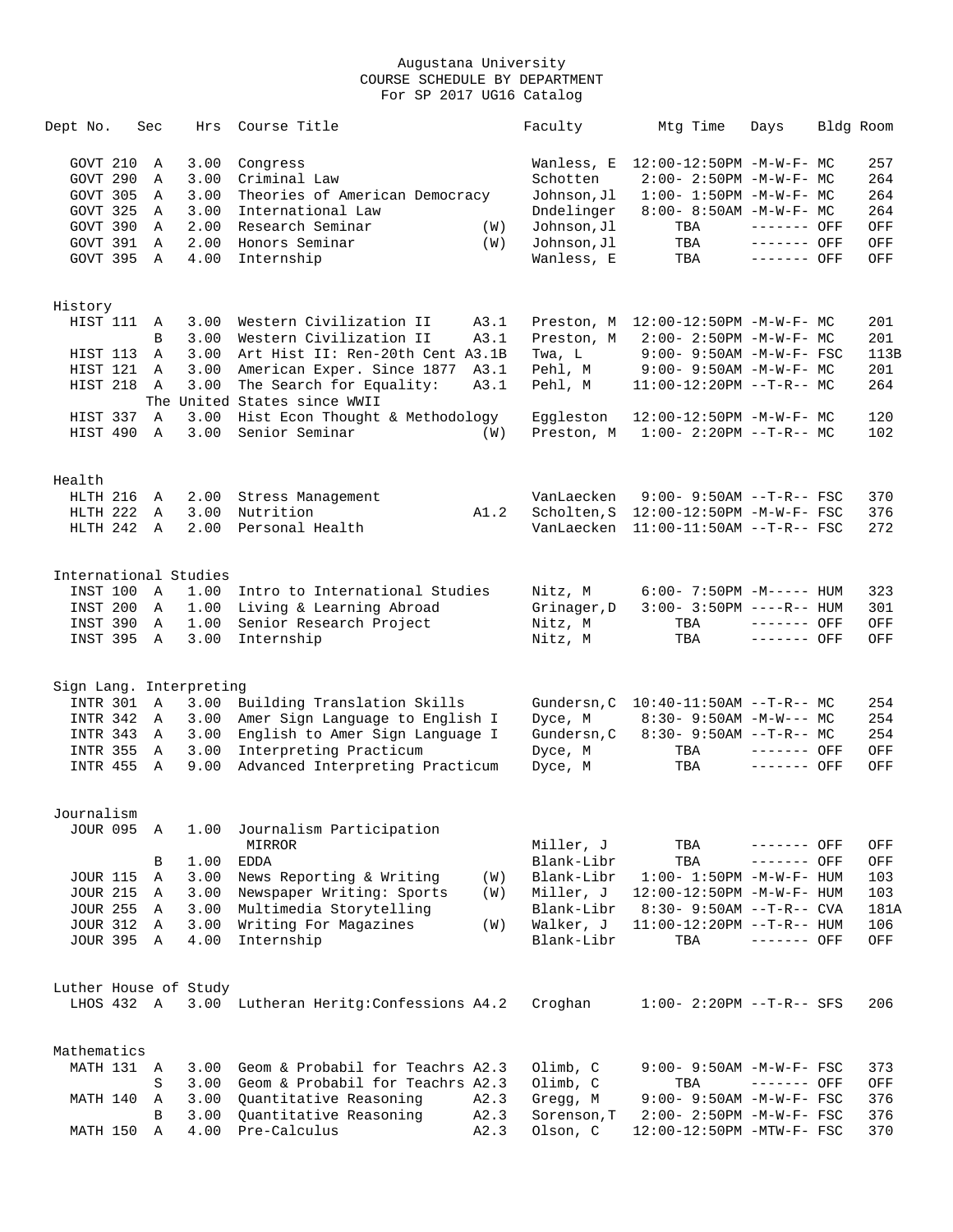| Dept No.                               | Sec           | Hrs  | Course Title                             |     | Faculty          | Mtg Time                                                      | Days         | Bldg Room  |
|----------------------------------------|---------------|------|------------------------------------------|-----|------------------|---------------------------------------------------------------|--------------|------------|
| MATH 151 A                             |               | 4.00 | Calculus I<br>A2.3                       |     |                  |                                                               |              |            |
|                                        |               |      | Applied Calculus                         |     | Sorenson, T      | 12:00-12:50PM -MTW-F- FSC                                     |              | 373        |
|                                        | В             | 4.00 | Calculus I<br>A2.3                       |     | Erickson, L      | $1:00-1:50PM -MTW-F-FSC$                                      |              | 374        |
| MATH 152                               | Α             | 4.00 | Calculus II<br>A2.3                      |     | Olimb, C         | $1:00-1:50PM -MTW-F-FSC$                                      |              | 373        |
|                                        | B             | 4.00 | Calculus II<br>A2.3                      |     | Olimb, C         | 2:00- 2:50PM -MTW-F- FSC                                      |              | 373        |
| MATH 153                               | A             | 3.00 | Calculus III<br>A2.3                     |     | Gregg, M         | 8:00- 8:50AM -M-W-F- FSC                                      |              | 373        |
| MATH 220                               | A             | 3.00 | Linear Algebra                           |     | Olson, C         | $2:00 - 2:50PM - M - W - F - FSC$                             |              | 371        |
| MATH 320                               | $\mathbb A$   | 3.00 | Discrete Structures                      |     | Erickson, L      | $11:00-11:50AM$ -M-W-F- FSC                                   |              | 370        |
| MATH 345                               | Α             | 3.00 | Topology                                 |     | Erickson, L      | 11:00-12:20PM --T-R-- FSC                                     |              | 374        |
| MATH 490                               | $\mathbb{A}$  | 1.00 | Senior Seminar                           |     | Gregg, M         | $6:00 - 6:50PM -M--- FSC$                                     |              | 371        |
|                                        |               |      |                                          |     |                  |                                                               |              |            |
| Modern Foreign Languages<br>MDFL 397 A |               | 3.00 | TOPICS in MFL (non lit):                 |     |                  |                                                               |              |            |
|                                        |               |      | Che Guevara: The New Man                 |     | Cabrera          | $8:30 - 9:50AM -T-R-- HUM$                                    |              | 302        |
| Media Studies                          |               |      |                                          |     |                  |                                                               |              |            |
| MDST 220                               | A             |      | 3.00 History of Electronic Media         |     | Bart, J          | $1:00 - 1:50PM - M - W - F - HUM$                             |              | 331        |
| MDST 390                               | A             | 3.00 | Critical Media Studies                   |     | Dunn, T          | $11:00-12:20PM$ --T-R-- HUM                                   |              | 331        |
| Music                                  |               |      |                                          |     |                  |                                                               |              |            |
| MUSI 002                               | A             | 0.00 | Piano Proficiency                        |     | Pennington       | TBA                                                           | ------- OFF  | OFF        |
| MUSI 003                               | Α             | 0.00 | Recital Attendance                       |     | Pennington       | TBA                                                           | ------- OFF  | OFF        |
| MUSI 095                               | A             | 1.00 | Music Ensemble:<br>A3.5B                 |     |                  |                                                               |              |            |
|                                        |               |      | Augustana Choir                          |     | Nesheim          | 3:55- 5:10PM -MTWR-- HUM                                      |              | 173        |
|                                        | В             |      | 1.00 University Chorale                  |     |                  | Svenningsn 12:00-12:50PM -M-W-F- HUM                          |              | 173        |
|                                        | D             | 1.00 | Angelus                                  |     | Grevlos, L       | $3:00 - 3:50PM -M-W-F - HUM$                                  |              | 173        |
|                                        | Е             | 1.00 | Augustana Concert Band                   |     | Unger            | $4:00 - 5:30PM -M-WR-- HUM$                                   |              | 168        |
|                                        | $\mathbf F$   | 1.00 | Blue & Gold Band                         |     | Goheen           | 7:00- 9:20PM ----R-- HUM                                      |              | 168        |
|                                        | K             | 1.00 | Aug Orchestra (Woods, Brass, Perc)       |     | Kim, J<br>Kim, J | $6:30-9:00PM$ U------ HUM                                     |              | 168<br>168 |
|                                        | L             | 1.00 | Augustana Orchestra (Strings)            |     | Kim, J           | $3:00-4:30PM -T--- HUM$<br>$6:30 - 9:00 \text{PM U----- HUM}$ |              | 168        |
|                                        |               |      |                                          |     | Kim, J           | $3:00-4:30PM -T--- HUM$                                       |              | 168        |
|                                        |               |      |                                          |     | Kim, J           | $3:00 - 4:30PM$ ---W--- HUM                                   |              | 178        |
|                                        | М             | 1.00 | Symphonic Chorus                         |     | Johnson, J       | $7:00-10:00PM -M-----$ HUM                                    |              | 173        |
| MUSI 096                               | $\mathbb{A}$  | 1.00 | Chamber Music:                           |     |                  |                                                               |              |            |
|                                        |               |      | Opera Theater Workshop                   |     | Grevlos, L       | $10:00-10:50AM$ --T-R-- HUM                                   |              | 173        |
|                                        |               |      |                                          |     | Grevlos, L       | $4:00 - 5:00PM$ -----F- HUM                                   |              | 178        |
|                                        | В             | 1.00 | Brass Quintet                            |     | Unger            | TBA                                                           | $------$ HUM |            |
|                                        | C             | 1.00 | Saxophone Quartet                        |     | Hanegan, B       | TBA                                                           | $------HUM$  | 155        |
|                                        | D             | 1.00 | String                                   |     | Melik-Step       | TBA                                                           | $------$ HUM | 152        |
|                                        | E             | 1.00 | Clarinet                                 |     | Larson, A        | TBA                                                           | ------- HUM  | 155        |
|                                        | F             | 1.00 | Flute Choir                              |     | Anderson, E      | TBA                                                           | -------      |            |
|                                        | Η             | 1.00 | Woodwind Quintet                         |     | Hanegan, B       | TBA                                                           | $------$ HUM |            |
|                                        | $\mathbbm{1}$ | 1.00 | Percussion Ensemble                      |     | Pennington       | $6:00-8:00PM$ ---W--- HUM                                     |              | 168        |
|                                        | Κ             | 1.00 | Trombone Choir                           |     | Shoemaker        | $4:30 - 5:30PM -T--- HUM$                                     |              | 178        |
|                                        | L             | 1.00 | String Quartet                           |     | Kim, J           | TBA                                                           | $------$ HUM |            |
|                                        | М             | 1.00 | Jazz Lab                                 |     | Hanegan, B       | $6:40-7:30PM -T--- HUM$                                       |              | 168        |
|                                        | Ν             | 1.00 | Northlanders Jazz Combo                  |     | Hanegan, B       | 8:15- 9:30PM -M----- HUM                                      |              | 168        |
|                                        | Ρ             | 1.00 | Vocal Lab                                |     | Nesheim          | $8:00 - 8:50AM$ ---W--- HUM                                   |              | 173        |
|                                        | Q             | 1.00 | Mallet Keyboard Ensemble                 |     | Pennington       | $10:45 - 12:00 \text{PM}$ ---W--- HUM                         |              | 144        |
| MUSI 097                               | Α             | 1.00 | Chamber Music Ensemble:<br>Chamber Choir |     | Nesheim          | 5:15- 6:15PM -M-W--- HUM                                      |              | 173        |
|                                        | В             | 1.00 | Brass Choir                              |     | Unger            | 3:00- 3:50PM -M-W--- HUM                                      |              | 168        |
|                                        | C             | 1.00 | Northlanders Jazz Band                   |     | Hanegan, B       | 5:40- 6:30PM -MT---- HUM                                      |              | 168        |
| MUSI 110                               | Α             | 3.00 | The Understanding of Music               | (A) | Vorhes, A        | $9:00 - 9:50AM - M - W - F - HUM$                             |              | 121        |
|                                        | В             | 3.00 | The Understanding of Music               | (A) | Unger            | $8:30 - 9:50AM -T-R-- HUM$                                    |              | 102        |
| MUSI 118                               | Α             | 3.00 | Blues, Jazz, and Rock<br>A3.5B           |     | Hanegan, B       | $12:30 - 1:50PM -T-R-- HUM$                                   |              | 123        |
| MUSI 121                               | A             | 2.00 | Music Theory II                          |     | Svenningsn       | $1:00 - 1:50PM - M - W - F - HUM$                             |              | 121        |
| MUSI 121L A                            |               | 1.00 | Aural Skills II                          |     | Svenningsn       | $1:00 - 1:50PM -T-R-- HUM$                                    |              | 121        |
| MUSI 153 A                             |               | 1.00 | Interm Class Piano: Music Majors         |     | Schempp, M       | $8:00 - 8:50AM -T-R-- HUM$                                    |              | 146        |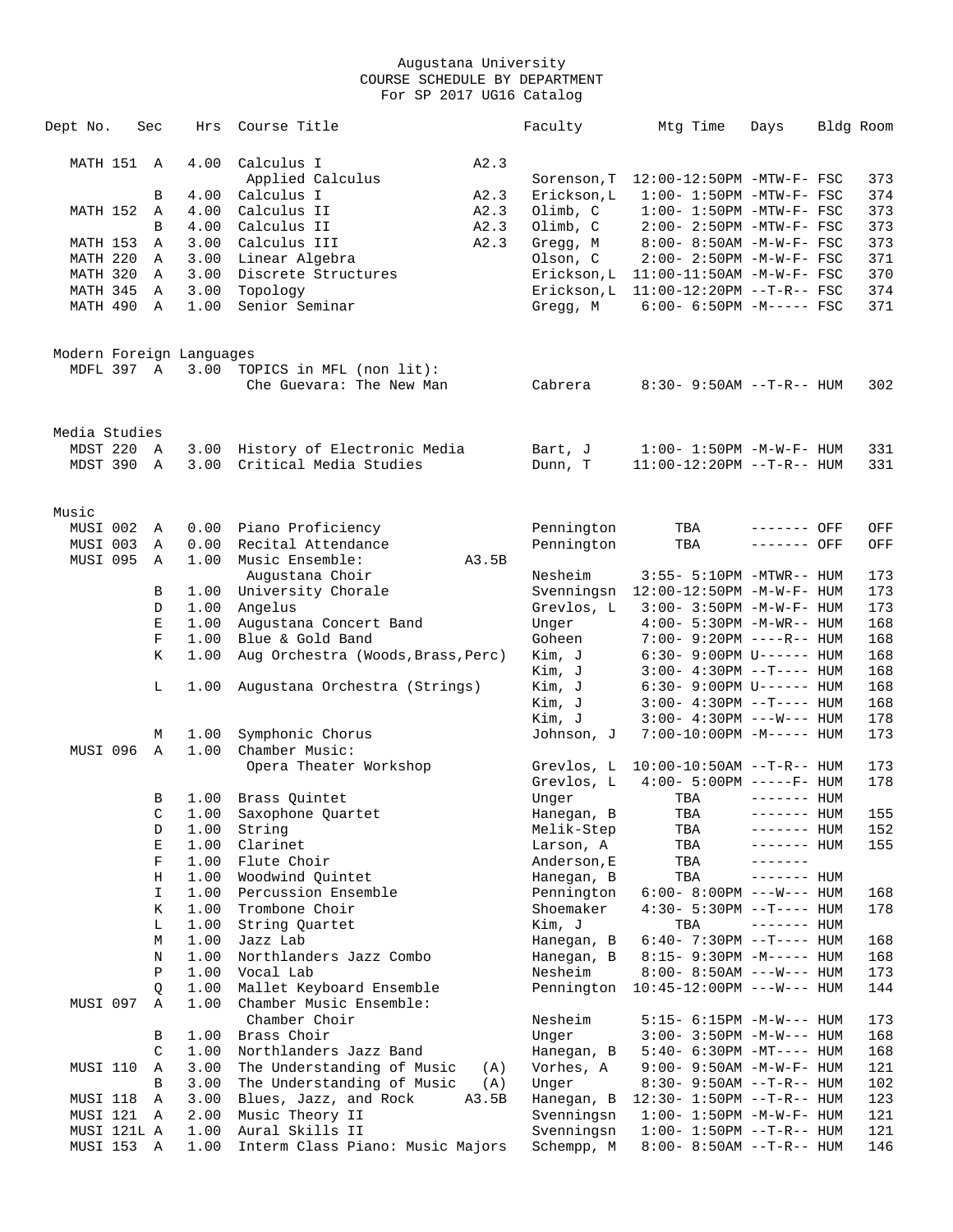| Dept No.        | Sec |              | Hrs          | Course Title                                    | Faculty                  | Mtg Time                           | Days         | Bldg Room       |
|-----------------|-----|--------------|--------------|-------------------------------------------------|--------------------------|------------------------------------|--------------|-----------------|
|                 |     |              |              |                                                 |                          |                                    |              |                 |
| MUSI 161 A      |     |              | 1.00         | Private Instruction: Strings                    |                          |                                    |              |                 |
|                 |     |              |              | Violin-30 min.                                  | Kim, J                   | TBA                                | $------$ HUM | 135             |
|                 |     | AΜ           | 1.00         | Violin-50 min.                                  | Kim, J                   | $3:00 - 3:50PM$ ----R-- HUM        |              | 135             |
|                 |     | AR           | 1.00         | Violin-50 min. (Degree Recital)                 | Kim, J                   | $3:00-3:50PM$ ----R-- HUM          |              | 135             |
|                 |     | В            | 1.00         | Viola-30 min.                                   | Peters, M                | TBA                                | $------$ HUM | 11              |
|                 |     | BM           | 1.00         | Viola-50 min.                                   | Peters, M                | $3:00 - 3:50PM$ ----R-- HUM        |              | 11              |
|                 |     | BR           | 1.00         | Viola-50 min. (Degree Recital)                  | Peters, M                | $3:00-3:50PM$ ----R-- HUM          |              | 11              |
|                 |     | $\mathbf{C}$ | 1.00         | Violoncello-30 min.                             | Melik-Step               | TBA                                | $------$ HUM | 152             |
|                 |     | CM           | 1.00         | Violoncello-50 min.                             | Melik-Step               | $3:00-3:50PM$ ----R-- HUM          |              | 152             |
|                 |     | CR           | 1.00         | Violoncello-50 min. (Degree Rec)                | Melik-Step               | $3:00 - 3:50PM$ ----R-- HUM        |              | 152             |
|                 |     | D            | 1.00         | Bass-30 min.                                    | Casey, J                 | TBA                                | $------$ HUM | 5               |
|                 |     | DM           | 1.00         | Bass-50 min.                                    | Casey, J                 | $3:00-3:50PM$ ----R-- HUM          |              | 5               |
|                 |     | DR           | 1.00         | Bass-50 min. (Degree Recital)                   | Casey, J                 | 3:00- 3:50PM ----R-- HUM           |              | 5               |
|                 |     | Е            | 1.00         | Guitar                                          | Gundersn, G              | TBA                                | $------$ HUM | 34              |
|                 |     | F            | 1.00         | Harp-30 min.                                    | Vorhes, A                | TBA                                | $------$ HUM | 161             |
|                 |     | FM           | 1.00         | Harp-50 min.                                    | Vorhes, A                | $3:00 - 3:50PM$ ----R-- HUM        |              | 161             |
|                 |     | FR           | 1.00         | Harp-50 min. (Degree Recital)                   | Vorhes, A                | $3:00-3:50PM$ ----R-- HUM          |              | 161             |
| MUSI 162        |     | Α            | 1.00         | Private Instruction: Woodwinds                  |                          |                                    |              |                 |
|                 |     |              |              | Flute-30 min.                                   | Masek, P                 | TBA                                | $------$ HUM | 158             |
|                 |     | AΜ           | 1.00         | Flute-50 min.                                   | Masek, P                 | $3:00-3:50PM$ ----R-- HUM          |              | 158             |
|                 |     | AR           | 1.00         | Flute-50 min. (Degree Recital)                  | Masek, P                 | $3:00-3:50PM$ ----R-- HUM          |              | 158             |
|                 |     | В            | 1.00         | Oboe-30 min.                                    | Paul, J                  | TBA                                | $------$ HUM | 10              |
|                 |     | ΒM           | 1.00         | Oboe-50 min.                                    | Paul, J                  | $3:00-3:50PM$ ----R-- HUM          |              | 10              |
|                 |     | BR           | 1.00         | Oboe-50 min. (Degree Recital)                   | Paul, J                  | $3:00 - 3:50PM$ ----R-- HUM        |              | 10              |
|                 |     | C            | 1.00         | Clarinet-30 min.                                | Hill, C                  | TBA                                | $------$ HUM | 157             |
|                 |     | CM           | 1.00         | Clarinet-50 min.                                | Larson, A<br>Hill, C     | $3:00 - 3:50PM$ ----R-- HUM        |              | 157             |
|                 |     |              |              |                                                 | Larson, A                |                                    |              |                 |
|                 |     | CR.          | 1.00         | Clarinet-50 min. (Degree Recital)               | Hill, C                  | $3:00 - 3:50PM$ ----R-- HUM        |              | 157             |
|                 |     |              |              |                                                 | Larson, A                |                                    |              |                 |
|                 |     | D            | 1.00         | Bassoon-30 min.                                 | Tomkins,J                | TBA                                | $------$ HUM | 157             |
|                 |     | DM           | 1.00         | Bassoon-50 min.                                 | Tomkins,J                | $3:00-3:50PM$ ----R-- HUM          |              | 157             |
|                 |     | DR           | 1.00         | Bassoon-50 min. (Degree Recital)                | Tomkins, J               | 3:00- 3:50PM ----R-- HUM           |              | 157             |
|                 |     | Е            | 1.00         | Saxophone-30 min.                               | Hanegan, B               | TBA                                | $------$ HUM | 155             |
|                 |     | EМ           | 1.00         | Saxophone-50 min.                               | Hanegan, B               | $3:00-3:50PM$ ----R-- HUM          |              | 155             |
|                 |     | ER           | 1.00         | Saxophone-50 min. (Degree Rec)                  | Hanegan, B               | $3:00-3:50PM$ ----R-- HUM          |              | 155             |
| <b>MUSI 163</b> |     | A            | 1.00         | Private Instruction: Brass Winds                |                          |                                    |              |                 |
|                 |     |              |              | Horn-30 min.                                    | Carlson, A               | TBA                                | $------$ HUM | 7               |
|                 |     | AΜ           | 1.00         | Horn-50 min.                                    | Carlson, A               | $3:00-3:50PM$ ----R-- HUM          |              | $7\phantom{.0}$ |
|                 |     | AR           | 1.00         | Horn-50 min. (Degree Recital)                   | Carlson, A               | $3:00 - 3:50PM$ ----R-- HUM        |              | $7\phantom{.0}$ |
|                 |     | В            | 1.00         | Trumpet-30 min.                                 | Linder                   | TBA                                | $------$ HUM | 10              |
|                 |     | BM           | 1.00         | Trumpet-50 min.                                 | Linder                   | $3:00-3:50PM$ ----R-- HUM          |              | 10              |
|                 |     | BR           | 1.00         | Trumpet-50 min. (Degree Recital)                | Linder                   | $3:00 - 3:50PM$ ----R-- HUM        |              | 10              |
|                 |     | C            | 1.00         | Trombone-30 min.                                | Shoemaker                | TBA                                | ------- HUM  | 149             |
|                 |     | CM           | 1.00         | Trombone-50 min.                                | Shoemaker                | $3:00-3:50PM$ ----R-- HUM          |              | 149             |
|                 |     | CR           | 1.00         | Trombone-50 min. (Degree Rec)                   | Shoemaker                | $3:00-3:50PM$ ----R-- HUM          |              | 149             |
|                 |     | D            | 1.00         | Euphonium-30 min.                               | Shoemaker                | TBA                                | ------- HUM  | 149             |
|                 |     | DM           | 1.00         | Euphonium-50 min.                               | Shoemaker                | $3:00 - 3:50PM$ ----R-- HUM        |              | 149             |
|                 |     | DR           | 1.00         | Euphonium-50 min. (Degree Rec)                  | Shoemaker                | $3:00 - 3:50PM$ ----R-- HUM        |              | 149             |
|                 |     | Е            | 1.00         | Tuba-30 min.                                    | Andersen, M              | TBA                                | ------- HUM  | $\overline{4}$  |
|                 |     | ΕM           | 1.00         | Tuba-50 min.                                    | Andersen, M              | $3:00-3:50PM$ ----R-- HUM          |              | $\overline{4}$  |
|                 |     | ER           | 1.00         | Tuba-50 min. (Degree Recital)                   | Andersen, M              | $3:00-3:50PM$ ----R-- HUM          |              | 4               |
| MUSI 164        |     | Α            | 1.00         | Private Instruction: Percussion                 |                          |                                    |              |                 |
|                 |     |              |              | Percussion-30 min.                              | Pennington               | TBA                                | $------$ HUM | 144             |
|                 |     | AΜ           | 1.00         | Percussion-50 min.                              | Pennington               | $3:00-3:50PM$ ----R-- HUM          |              | 144             |
|                 |     | AR           | 1.00         | Percussion-50 min. (Degree Rec)                 | Pennington               | $3:00 - 3:50PM$ ----R-- HUM        |              | 144             |
| <b>MUSI 165</b> |     | Α            | 1.00         | Private Instruction: Piano                      |                          |                                    |              |                 |
|                 |     |              |              | Piano-30 min.                                   | Andrews, R               | TBA                                | $------$ HUM | 160             |
|                 |     | AΜ           | 1.00         | Piano-50 min.                                   | Andrews, R               | $3:00 - 3:50PM$ ----R-- HUM        |              | 160             |
|                 |     | AR<br>АX     | 1.00<br>1.00 | Piano-50 min. (Degree Recital)<br>Piano-30 min. | Andrews, R<br>Andrews, R | $3:00 - 3:50PM$ ----R-- HUM<br>TBA | $------$ HUM | 160<br>160      |
|                 |     | В            | 1.00         | Piano-30 min.                                   | Schempp, M               | TBA                                | $------$ HUM | 159             |
|                 |     | BR           | 1.00         | Piano-50 min. (Degree Recital)                  | Schempp, M               | $3:00 - 3:50PM$ ----R-- HUM        |              | 159             |
|                 |     | ВX           | 1.00         | Piano-30 min.                                   | Schempp, M               | TBA                                | $------HUM$  | 159             |
|                 |     |              |              |                                                 |                          |                                    |              |                 |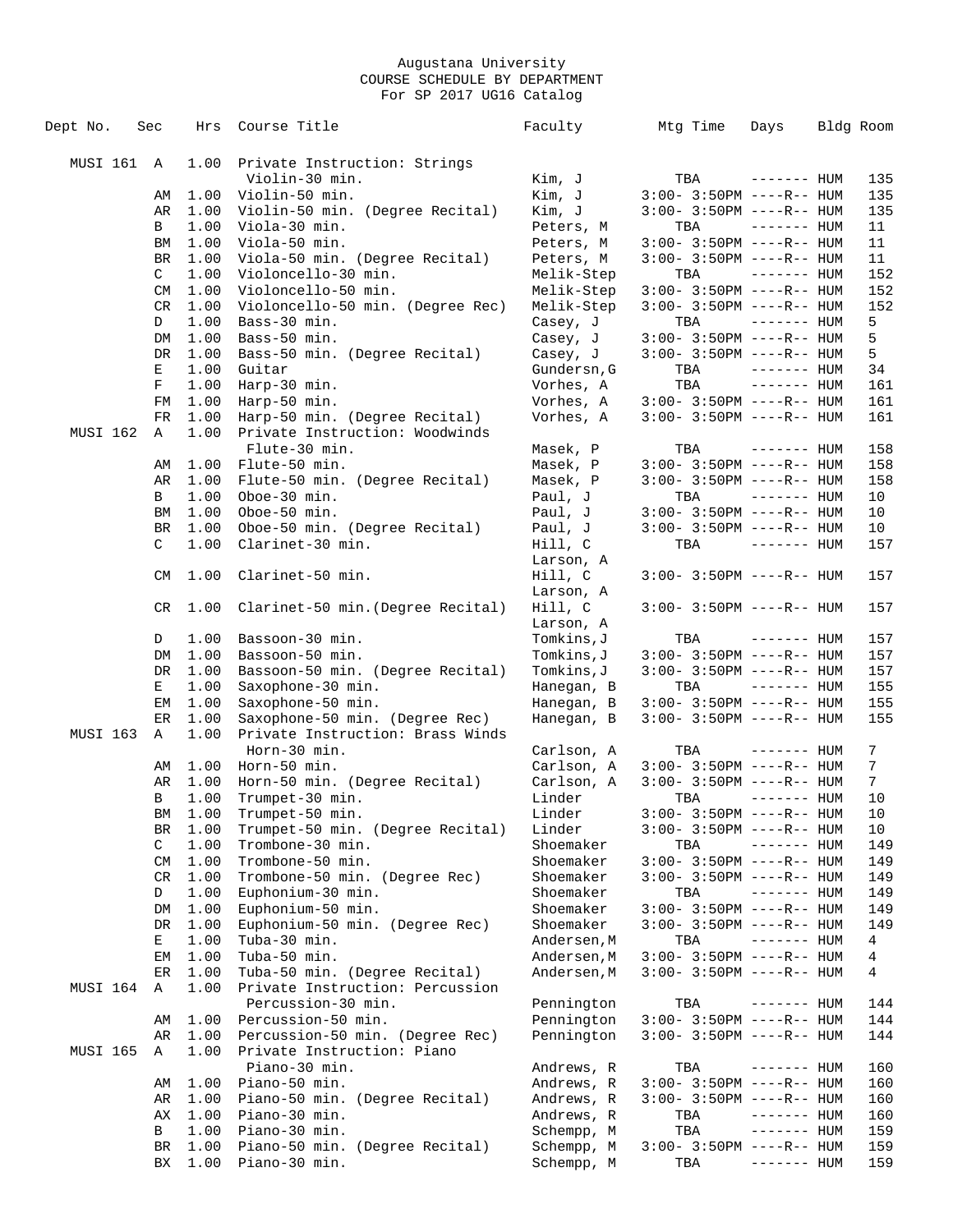| Dept No.                | Sec            | Hrs          | Course Title                                    | Faculty                    | Mtg Time                           | Days         | Bldg Room  |
|-------------------------|----------------|--------------|-------------------------------------------------|----------------------------|------------------------------------|--------------|------------|
|                         |                |              |                                                 |                            |                                    |              |            |
|                         | C              | 1.00         | Piano-30 min.                                   | Li, S                      | TBA                                | $------$ HUM | 158        |
|                         | CR             | 1.00         | Piano-50 min. (Degree Recital)                  | Li, S                      | $3:00-3:50PM$ ----R-- HUM          |              | 158        |
|                         | CX             | 1.00         | Piano-30 min.                                   | Li, S                      | TBA                                | $------$ HUM | 158        |
| MUSI 166                | A              | 1.00         | Private Instruction: Keyboard                   |                            |                                    |              |            |
|                         |                |              | Organ-30 min.                                   | Schempp, M                 | TBA                                | $------$ HUM | 159        |
|                         | AΜ             | 1.00         | Organ-50 min.                                   | Schempp, M                 | $3:00-3:50PM$ ----R-- HUM          |              | 159        |
|                         | AR             | 1.00         | Organ-50 min. (Degree Recital)                  | Schempp, M                 | $3:00-3:50PM$ ----R-- HUM          |              | 159        |
|                         | B              | 1.00         | Harpsichord-30 min.                             | Schempp, M                 | TBA                                | $------$ HUM | 159        |
|                         | ΒM             | 1.00         | Harpsichord-50 min.                             | Schempp, M                 | $3:00-3:50PM$ ----R-- HUM          |              | 159        |
|                         | <b>BR</b>      | 1.00         | Harpsichord-50 min. (Degree Rec)                | Schempp, M                 | $3:00 - 3:50PM$ ----R-- HUM        |              | 159        |
| MUSI 167                | Α              | 1.00         | Private Instruction: Voice                      |                            |                                    |              |            |
|                         |                |              | Voice-30 min.                                   | Staff                      | TBA                                | $------$ HUM |            |
|                         | AΜ             | 1.00         | Voice-50 min.                                   | Staff                      | $3:00 - 3:50PM$ ----R-- HUM        |              |            |
|                         | B              | 1.00         | Voice-30 min.                                   | Grevlos, L                 | TBA                                | $------$ HUM | 139        |
|                         | BM             | 1.00         | Voice-50 min.                                   | Grevlos, L                 | $3:00 - 3:50PM$ ----R-- HUM        |              | 139        |
|                         | <b>BR</b>      | 1.00         | Voice-50 min. (Degree Recital)                  | Grevlos, L                 | $3:00-3:50PM$ ----R-- HUM          |              | 139        |
|                         | $\mathsf{C}^-$ | 1.00         | Voice-30 min.                                   | Schreck, J                 | TBA                                | $------$ HUM | 153        |
|                         | CM             | 1.00         | Voice-50 min.                                   | Schreck, J                 | $3:00 - 3:50PM$ ----R-- HUM        |              | 153        |
|                         | CR             | 1.00         | Voice-50 min. (Degree Recital)                  | Schreck, J                 | $3:00-3:50PM$ ----R-- HUM          |              | 153        |
|                         | D              | 1.00         | Voice-30 min.                                   | Campbell                   | TBA<br>$3:00 - 3:50PM$ ----R-- HUM | $------$ HUM | 150        |
|                         | DM             | 1.00         | Voice-50 min.                                   | Campbell                   |                                    |              | 150        |
|                         | DR             | 1.00         | Voice-50 min. (Degree Recital)<br>Voice-30 min. | Campbell<br>Svenningsn     | $3:00 - 3:50PM$ ----R-- HUM        | $------$ HUM | 150        |
|                         | Е              | 1.00<br>1.00 | Voice-50 min.                                   | Svenningsn                 | TBA<br>$3:00 - 3:50PM$ ----R-- HUM |              | 140        |
|                         | EМ<br>ER       | 1.00         | Voice-50 min. (Degree Recital)                  | Svenningsn                 | $3:00 - 3:50PM$ ----R-- HUM        |              | 140<br>140 |
|                         | F              | 1.00         | Voice-30 min.                                   | Barnard, M                 | TBA                                | $------$ HUM | 140        |
|                         | FM             | 1.00         | Voice-50 min.                                   | Barnard, M                 | $3:00-3:50PM$ ----R-- HUM          |              | 140        |
|                         | FR             | 1.00         | Voice-50 min. (Degree Recital)                  | Barnard, M                 | $3:00 - 3:50PM$ ----R-- HUM        |              | 140        |
| MUSI 191                | S              | 1.00         | Intro to Notational Software                    | Unger                      | TBA                                | ------- OFF  | OFF        |
| MUSI 212                | Α              | 3.00         | Music Hist/Lit: 1750-Prsnt A3.1B                | Kim, J                     | $10:40-11:50AM -M-W---$ HUM        |              | 145        |
| MUSI 221                | Α              | 2.00         | Music Theory IV                                 | Andrews, R                 | $2:00-2:50PM -M-W-F-HUM$           |              | 121        |
| MUSI 221L A             |                | 1.00         | Aural Skills IV                                 | Andrews, R                 | $2:00 - 2:50PM -T-R--HUM$          |              | 121        |
| MUSI 230                | A              | 2.00         | Music, Theatre&Dance in ElemClass               | Grevlos, L                 | $9:00 - 9:50AM -T-R--HUM$          |              | 121        |
| MUSI 253                | Α              | 2.00         | Percussion Pedagogy&Performance                 | Pennington                 | 9:00- 9:50AM -MTWR-- HUM           |              | 168        |
| MUSI 301                | Α              | 3.00         | Advanced Instrumental Conducting                | Unger                      | 11:00-12:20PM --T-R-- HUM          |              | 145        |
| MUSI 397                | $\mathbb A$    | 3.00         | TOPICS:                                         |                            |                                    |              |            |
|                         |                |              | Advanced Theory                                 | Andrews, R                 | $6:30 - 9:00PM -T--- HUM$          |              | 121        |
|                         |                |              |                                                 |                            |                                    |              |            |
|                         |                |              |                                                 |                            |                                    |              |            |
| Native American Studies |                |              |                                                 |                            |                                    |              |            |
| NAST 320 A              |                |              | 3.00 Native American Social Sys A3.6            | Bunger                     | $6:00-9:00PM -M--- - M$            |              | 202        |
|                         |                |              |                                                 |                            |                                    |              |            |
|                         |                |              |                                                 |                            |                                    |              |            |
| Nursing                 |                |              |                                                 |                            |                                    |              |            |
| <b>NURS 230</b>         | Α              | 3.00         | Pharmacotherapeutics                            | Evenson, C                 | $11:00-11:50AM$ -M-W-F- FSC        |              | 272        |
|                         | $\, {\bf B}$   | 3.00         | Pharmacotherapeutics                            | Evenson, C                 | 12:00-12:50PM -M-W-F- FSC          |              | 272        |
| NURS 340                | Α              | 4.00         | Adult Health Nursing I                          | Nelson, Mry                | 8:00- 8:50AM -M-W--- FSC           |              | 268        |
|                         |                |              |                                                 | Serfling                   |                                    |              |            |
|                         | В              | 4.00         | Adult Health Nursing I                          | Nelson, Mry                | 9:00- 9:50AM -M-W--- FSC           |              | 268        |
|                         |                |              |                                                 | Serfling                   |                                    |              |            |
| NURS 340C A1            |                | 0.00         | Adult Health Nursing I Clinical                 | Nelson, Mry                | 7:00- 3:30PM --T---- OFF           |              | OFF        |
|                         |                |              |                                                 | Hennies                    |                                    |              |            |
|                         | A2             | 0.00         | Adult Health Nursing I Clinical                 | Nelson, Mry<br>Petersen, K | 7:00- 3:30PM --T---- OFF           |              | OFF        |
|                         |                |              |                                                 |                            |                                    |              |            |
|                         | A3             | 0.00         | Adult Health Nursing I Clinical                 | Nelson, Mry                | 7:00- 3:30PM --T---- OFF           |              | OFF        |
|                         |                |              |                                                 | Mueller, A                 | 7:00- 3:30PM --T---- OFF           |              |            |
|                         | A4             | 0.00         | Adult Health Nursing I Clinical                 | Nelson, Mry                |                                    |              | OFF        |
|                         | B1             | 0.00         | Adult Health Nursing I Clinical                 | King, M<br>Nelson, Mry     | 7:00- 3:30PM ----R-- OFF           |              |            |
|                         |                |              |                                                 | Jacobs, J                  |                                    |              | OFF        |
|                         | B2             | 0.00         | Adult Health Nursing I Clinical                 | Nelson, Mry                | 7:00- 3:30PM ----R-- OFF           |              | OFF        |
|                         |                |              |                                                 | VanIperen                  |                                    |              |            |
|                         |                |              |                                                 |                            |                                    |              |            |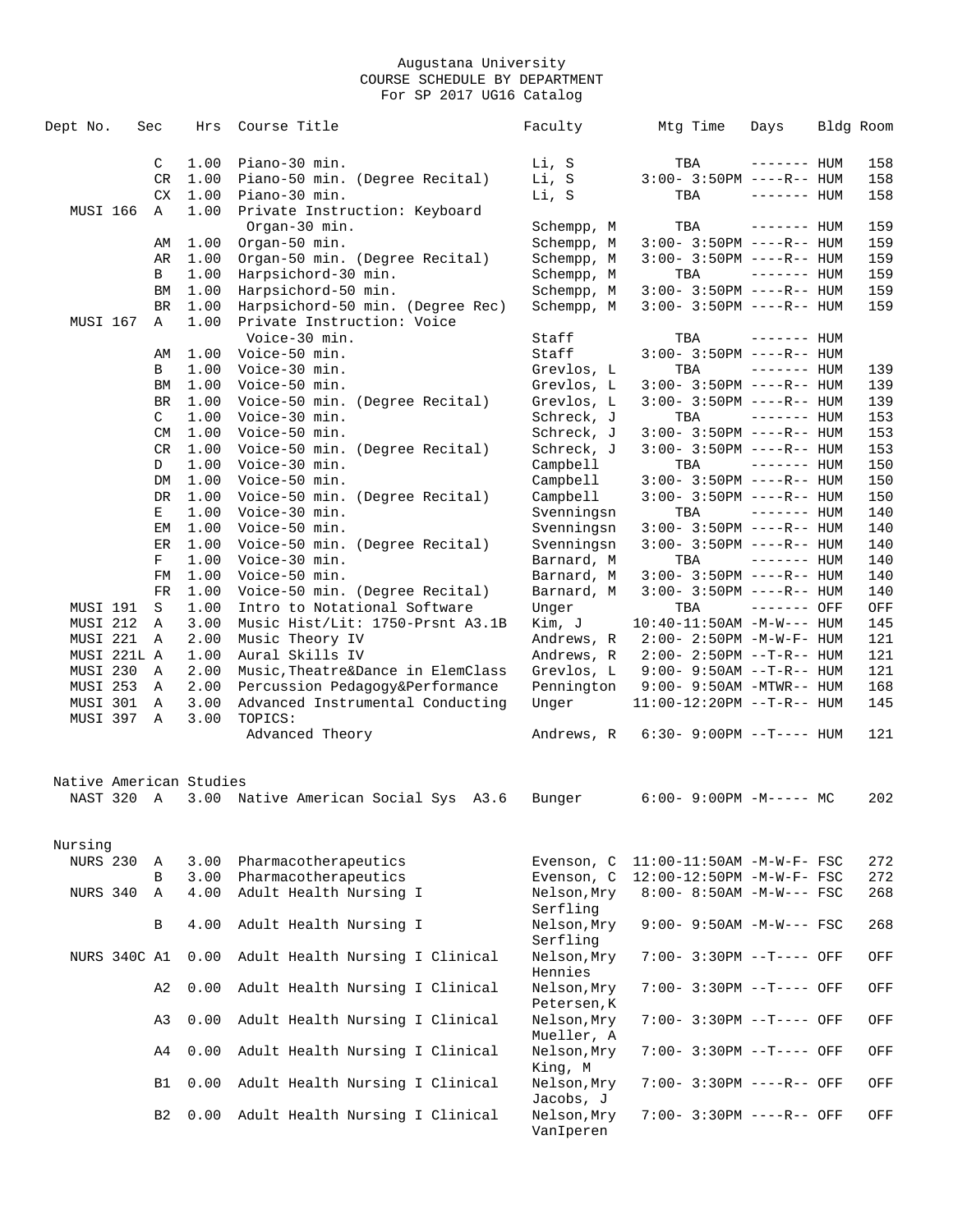| Dept No.                 | Sec |                | Hrs          | Course Title                                               |  | Faculty                            | Mtg Time | Days                                                   | Bldg Room  |
|--------------------------|-----|----------------|--------------|------------------------------------------------------------|--|------------------------------------|----------|--------------------------------------------------------|------------|
|                          |     | B3             | 0.00         | Adult Health Nursing I Clinical                            |  | Nelson, Mry<br>Langner             |          | 7:00- 3:30PM ----R-- OFF                               | OFF        |
|                          |     | B4             | 0.00         | Adult Health Nursing I Clinical                            |  | Nelson, Mry<br>Gruenig<br>Konstant |          | 7:00- 3:30PM ----R-- OFF                               | OFF        |
| NURS 340L A              |     |                | 0.00         | Adult Health Nursing I Lab                                 |  | Nelson, Mry<br>Karel, B            |          | 8:00- 8:50AM -----F- FSC                               | 268        |
|                          |     | В              | 0.00         | Adult Health Nursing I Lab                                 |  | Nelson, Mry<br>Karel, B            |          | $9:00 - 9:50AM$ -----F- FSC                            | 268        |
| <b>NURS 352</b>          | A   |                | 3.00         | Child Health Nursing                                       |  | Herrmann                           |          | $11:00-11:50AM$ -M-W--- FSC                            | 268        |
|                          |     | B              | 3.00         | Child Health Nursing                                       |  | Herrmann                           |          | 12:00-12:50PM -M-W--- FSC                              | 268        |
| NURS 352C A1             |     |                | 0.00         | Child Health Nursing Clinical                              |  | Herrmann<br>Karel, B               |          | 7:00- 3:30PM --T---- OFF                               | OFF        |
|                          |     | A2             | 0.00         | Child Health Nursing Clinical                              |  | Herrmann<br>Murphy, N              |          | 7:00- 3:30PM --T---- OFF                               | OFF        |
|                          |     | A3             | 0.00         | Child Health Nursing Clinical                              |  | Herrmann<br>Scholten, B            |          | 7:00- 3:30PM --T---- OFF                               | OFF        |
|                          |     | A4             | 0.00         | Child Health Nursing Clinical                              |  | Herrmann<br>Scholten, B            |          | 7:00- 3:30PM --T---- OFF                               | OFF        |
|                          |     | B1             | 0.00         | Child Health Nursing Clinical                              |  | Herrmann<br>Callies                |          | 7:00- 3:30PM ----R-- OFF                               | OFF        |
|                          |     | B <sub>2</sub> | 0.00         | Child Health Nursing Clinical                              |  | Herrmann<br>Bresee, J              |          | 7:00- 3:30PM ----R-- OFF                               | OFF        |
|                          |     | B <sub>3</sub> | 0.00         | Child Health Nursing Clinical                              |  | Herrmann<br>Scholten, B            |          | 7:00- 3:30PM ----R-- OFF                               | OFF        |
|                          |     | B4             | 0.00         | Child Health Nursing Clinical                              |  | Herrmann<br>Bachtell, A            |          | 7:00- 3:30PM ----R-- OFF                               | OFF        |
| <b>NURS 388</b>          |     | Α              | 2.00         | Epidemiology Public Hlth Practc                            |  | Evenson, C                         |          | $1:00 - 1:50PM -M-W--- FSC$                            | 272        |
|                          |     | B              | 2.00         | Epidemiology Public Hlth Practc                            |  | Evenson, C                         |          | $2:00-2:50PM -M-W--- FSC$                              | 272        |
| <b>NURS 395</b>          |     | Α              | 2.00         | Internship                                                 |  | Schroeder                          | TBA      | $------$ OFF                                           | OFF        |
| NURS 410                 |     | A              | 3.00         | Maternal & Reproductive Hlth Nur                           |  | Gierach                            |          | 8:00- 9:50AM -M----- FSC                               | 270        |
|                          |     |                |              |                                                            |  | Kruse                              |          |                                                        |            |
|                          |     | B              | 3.00         | Maternal & Reproductive Hlth Nur                           |  | Gierach<br>Kruse                   |          | 2:30- 4:20PM -M----- FSC                               | 270        |
| NURS 410C A1             |     |                | 0.00         | Mat & Reprod Hlth Nurs Clinical                            |  | Gierach<br>Threadgold              |          | 7:00- 3:30PM --T---- OFF                               | OFF        |
|                          |     | A2             | 0.00         | Mat & Reprod Hlth Nurs Clinical                            |  | Gierach<br>Berndt, K               |          | 7:00- 3:30PM --T---- OFF                               | OFF        |
|                          |     | A3             | 0.00         | Mat & Reprod Hlth Nurs Clinical                            |  | Gierach<br>Threadgold              |          | 7:00- 3:30PM --T---- OFF                               | OFF        |
|                          |     | A4             | 0.00         | Mat & Reprod Hlth Nurs Clinical                            |  | Gierach<br>Aldren                  |          | $7:00 - 3:30PM -T--- OFF$                              | OFF        |
|                          |     | B1             | 0.00         | Mat & Reprod Hlth Nurs Clinical                            |  | Gierach<br>Auch                    |          | 7:00- 3:30PM ----R-- OFF                               | OFF        |
|                          |     | B3             | 0.00         | Mat & Reprod Hlth Nurs Clinical                            |  | Gierach<br>Linton                  |          | $7:00 - 3:30PM$ ----R-- OFF                            | OFF        |
|                          |     | B4             | 0.00         | Mat & Reprod Hlth Nurs Clinical                            |  | Gierach<br>Auch                    |          | 7:00- 3:30PM ----R-- OFF                               | OFF        |
| NURS 420<br>NURS 420C A1 |     | Α              | 5.00<br>0.00 | Behavioral Health Nursing<br>Behav Health Nursing Clinical |  | Abbott, K<br>Abbott, K             |          | $1:00-2:20PM -M-W--- FSC$<br>$6:40-3:40PM$ ----R-- OFF | 214<br>OFF |
|                          |     | A2             | 0.00         | Behav Health Nursing Clinical                              |  | Christenso<br>Abbott, K            |          | $6:40-3:40PM$ ----R-- OFF                              | OFF        |
|                          |     |                |              |                                                            |  | Schlemmer                          |          |                                                        |            |
| NURS 430                 |     | Α              | 5.00         | Community Health Nursing                                   |  | Waltman, P                         |          | $1:00-2:20PM -M-W--- FSC$                              | 270        |
| NURS 430C A1             |     |                | 0.00         | Comm Health Nursing Clinical                               |  | Waltman, P<br>Poppens              |          | 7:30-11:50AM -M----- OFF                               | OFF        |
|                          |     | A2             | 0.00         | Comm Health Nursing Clinical                               |  | Waltman, P                         |          | 7:30-11:50AM --T---- OFF                               | OFF        |
|                          |     | A3             | 0.00         | Comm Health Nursing Clinical                               |  | Waltman, P<br>Poppens              |          | 7:30-11:50AM ---W--- OFF                               | OFF        |
|                          |     | A4             | 0.00         | Comm Health Nursing Clinical                               |  | Waltman, P                         |          | 7:30-11:50AM ----R-- OFF                               | OFF        |
| NURS 468                 |     | Α              | 1.00         | NCLEX Review                                               |  | Nelson, Mry                        |          | $12:00-12:50PM$ ---W--- FSC                            | 270        |
|                          |     | В              | 1.00         | NCLEX Review                                               |  | Nelson, Mry                        |          | 2:30- 3:20PM ---W--- FSC                               | 270        |
| <b>NURS 495</b>          |     | Α              | 2.00         | Internship                                                 |  | Nelson, Mry                        | TBA      | ------- OFF                                            | OFF        |
|                          |     | В              | 2.00         | Internship                                                 |  | Abbott, K                          | TBA      | ------- OFF                                            | OFF        |
|                          |     |                |              |                                                            |  |                                    |          |                                                        |            |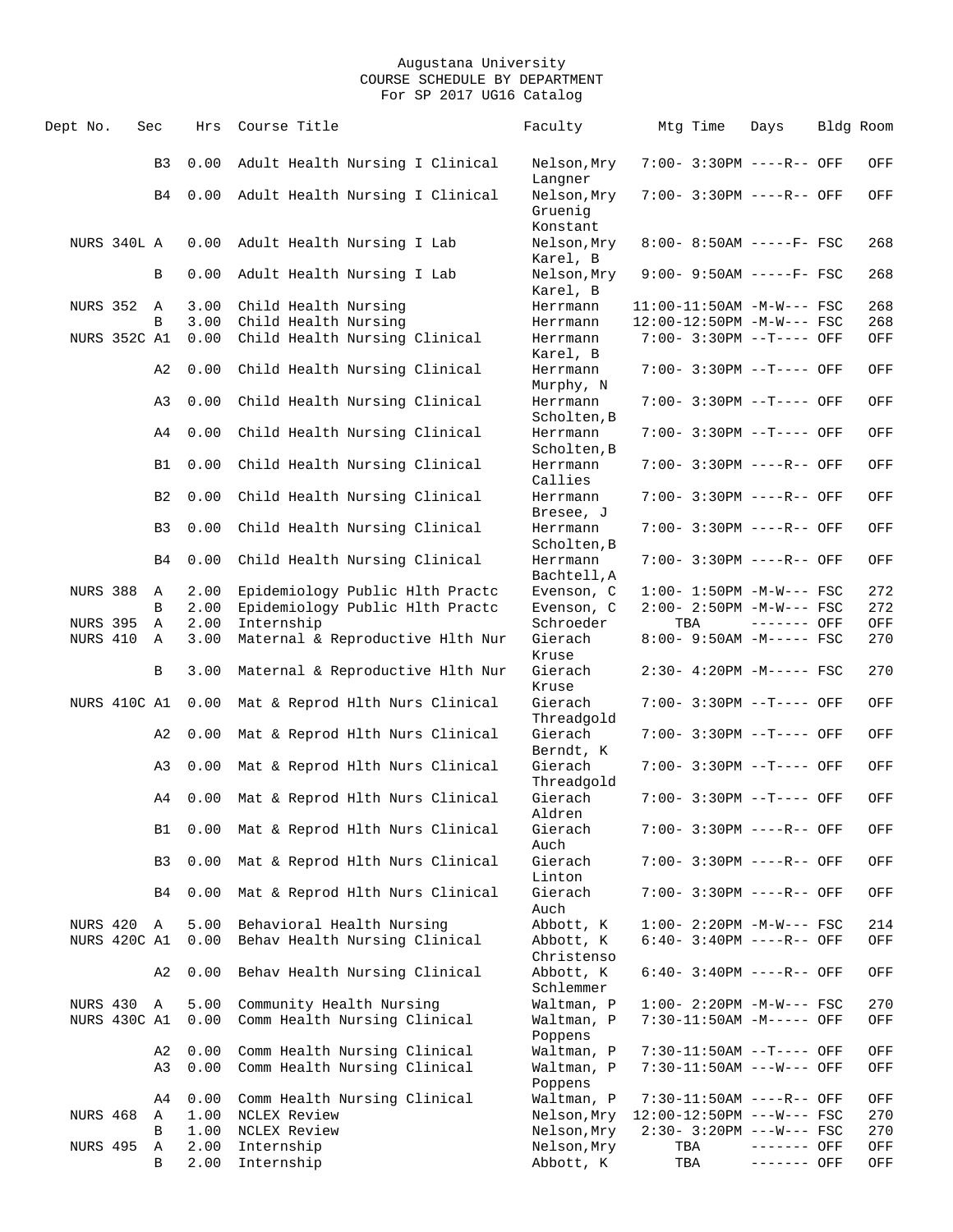| Dept No.           | Sec           | Hrs            | Course Title                                                |      | Faculty    | Mtg Time                         | Days          | Bldg Room |
|--------------------|---------------|----------------|-------------------------------------------------------------|------|------------|----------------------------------|---------------|-----------|
| Physical Education |               |                |                                                             |      |            |                                  |               |           |
| PE 095             | Α             | 1.00           | Intercollegiate Athletics                                   | A1.3 |            |                                  |               |           |
|                    |               |                | Baseball                                                    |      | Huber, T   | TBA                              | ------- ELMN  | 105       |
|                    | B             | 1.00           | Basketball (Men)                                            |      | Billeter   | TBA                              | $------ELMN$  | 105       |
|                    | C             | 1.00           | Basketball (Women)                                          |      | Krauth, D  | TBA                              | $------ELMN$  | 105       |
|                    | D             | 1.00           | Softball                                                    |      | VanSchepen | TBA                              | $------ELMN$  | 105       |
|                    | Е             | 1.00           | Tennis (Men)                                                |      | Pierson, D | TBA                              | $------ELMN$  | 105       |
|                    | F             | 1.00           | Tennis (Women)                                              |      | Pierson, D | TBA                              | ------- ELMN  | 105       |
|                    | G             | 1.00           | Track (Men)                                                 |      | Hellman, T | TBA                              | $------ELMN$  | 105       |
|                    | Η             | 1.00           | Track (Women)                                               |      | Hellman, T | TBA                              | ------- ELMN  | 105       |
|                    | $\mathbbm{I}$ | 1.00           | Wrestling                                                   |      | Reitmeier  | TBA                              | $------$ ELMN | 105       |
|                    | J             | 1.00           | Cheer Team                                                  |      | Pierson, D | TBA                              | $------$ ELMN | 105       |
|                    | К             | 1.00           | Golf                                                        |      | Pierson, D | TBA                              |               | 105       |
|                    |               |                |                                                             |      |            |                                  | ------- ELMN  |           |
|                    | L             | 1.00           | Soccer                                                      |      | Barkus, B  | TBA                              | $------ELMN$  | 105       |
|                    | M             | 1.00           | JV Basketball (Men)                                         |      | Authier    | TBA                              | $------ELMN$  | 105       |
|                    | N             | 1.00           | JV Baseball                                                 |      | Huber, T   | TBA                              | $------$ ELMN | 105       |
|                    | $\circ$       | 1.00           | Swimming                                                    |      | Micko      | TBA                              | $------ELMN$  | 105       |
|                    | P             | 1.00           | Football                                                    |      | Olszewski  | TBA                              | ------- OFF   | OFF       |
|                    | O             | 1.00           | Volleyball                                                  |      | Jacobs     | TBA                              | $------ELMN$  | 105       |
|                    |               |                | -PE 095: CAN BE TAKEN ONCE PER YEAR PER SPORT.              |      |            |                                  |               |           |
| PE 102             | Α             | 1.00 Bicycling |                                                             | A1.3 | Schrenk    | $1:00 - 2:40PM -M-W---$ ELMN 105 |               |           |
|                    |               |                | -PE 102: MEETS 2ND HALF OF SEMESTER-MAR 27 THROUGH MAY 12.  |      |            |                                  |               |           |
|                    | S             | 1.00           | Bicycling                                                   | A1.3 | Schrenk    | TBA                              | ------- OFF   | OFF       |
| PE 108             | Α             | 1.00           | Golf/Recreational Sports                                    | A1.3 | Stavenger  | $1:00-2:40PM -T-R--ELMN$         |               | 105       |
|                    |               |                | -PE 108: GOLF ONLY                                          |      |            |                                  |               |           |
| PE 112             | Α             | 1.00           | Hatha Yoga                                                  | A1.3 | Dickinson  | $8:00 - 8:50AM$ --T-R-- ELMN     |               | 224       |
| PE 113             | Α             |                | 1.00 Health Fitness                                         | A1.3 | Binstock   | $6:00 - 8:00PM -T--- ELMN$       |               | 241       |
| PE 115             | Α             | 1.00           | Physical Conditioning                                       | A1.3 | Lundberg   | $12:00-12:50PM -T-R--ELMN$       |               | 105       |
| PE 117             | Α             | 1.00           | Social Dance                                                | A1.3 |            |                                  |               |           |
|                    |               |                | Social Dance (women only)                                   |      | Aamlid, D  | $11:00-11:50AM$ --T-R-- ELMN     |               | 224       |
|                    | В             |                | 1.00 Social Dance (men only)                                |      | Aamlid, D  | $11:00-11:50AM$ --T-R-- ELMN     |               | 224       |
| PE 118             | Α             | 1.00           | Tennis and Net Sports                                       | A1.3 | King, C    | $12:00-12:50PM -T-R-- ELMN$      |               | 105       |
| PE 119             | Α             | 1.00           | Walking and Hiking                                          | A1.3 | Scholten,K | $1:00 - 2:40PM -T-R-- ELMN$      |               | 105       |
|                    |               |                | -PE 119: MEETS 2ND HALF OF SEMESTER-MAR 27 THROUGH MAY 12.  |      |            |                                  |               |           |
| PE 120             | Α             | 1.00           | Weight Training                                             | A1.3 |            |                                  |               |           |
|                    |               |                | (Women only)                                                |      | Andrews, E | $9:00 - 9:50AM -T-R--ELMN$       |               | 233       |
|                    | В             |                | 1.00 Weight Training                                        |      | Bacoulis   | $1:00 - 1:50PM -M-W---$ ELMN     |               | 233       |
| PE 218             | Α             | 4.00           | Responding to Emergencies                                   |      | Day, J     | $12:00-12:50PM -M-W---$ ELMN     |               | 232       |
|                    |               |                |                                                             |      | Day, J     | $11:00-12:50PM$ -----F- ELMN     |               | 232       |
| PE 230             | Α             |                | 1.00 First Aid & CPR                                        |      | Fox, B     | 12:00-12:50PM -M-W-F- ELMN       |               | 230       |
|                    |               |                | -PE 230A: MEETS 1ST HALF OF SEMESTER-FEB 2 THROUGH MAR 24.  |      |            |                                  |               |           |
|                    | В             |                | 1.00 First Aid & CPR                                        |      | Fox, B     | $12:00-12:50PM -M-W-F- ELMN$     |               | 230       |
|                    |               |                | -PE 230B: MEETS 2ND HALF OF SEMESTER-MAR 27 THROUGH MAY 12. |      |            |                                  |               |           |
|                    |               |                |                                                             |      |            |                                  |               |           |
| PE 265             | Α             |                | 1.00 Health, PE & Movement in Elem Cl                       |      | Meester    | 12:00-12:50PM --T-R-- ELMN       |               | 230       |
|                    |               |                | -PE 265: MEETS 1ST HALF SEMESTER ONLY-FEB 2 THROUGH MAR 24. |      |            |                                  |               |           |
| PE 270             | Α             | 1.00           | Aquatics                                                    |      | Micko      | $8:00 - 8:50AM$ --T-R-- ELMN     |               | 113       |
| PE 280             | Α             | 3.00           | Prevention & Care of Athl Injuri                            |      | Gerry, B   | $11:00-11:50AM - M-W-F- ELMN$    |               | 230       |
| PE 290             | Α             | 1.00           | Teaching of Dance                                           |      | Aamlid, D  | $10:40-11:50AM$ --T---- ELMN     |               | 224       |
| PE 313             | Α             | 2.00           | Org & Admin of PE & Athletics                               |      | Authier    | $9:00 - 9:50AM -T-R--ELMN$       |               | 230       |
| PE 395             | Α             | 4.00           | Internship                                                  |      |            |                                  |               |           |
|                    |               |                | Fitness Internship                                          |      | Barkley, S | TBA                              | ------- OFF   | OFF       |
|                    | В             | 4.00           | Coaching Internship                                         |      | Stavenger  | TBA                              | ------- OFF   | OFF       |
|                    | C             | 4.00           | Sport Management Internship I                               |      | Pierson, D | TBA                              | $-----$ OFF   | OFF       |
| PE 495             | Α             | 4.00           | Internship                                                  |      |            |                                  |               |           |
|                    |               |                | Sport Management Internship II                              |      | Pierson, D | TBA                              | ------- OFF   | OFF       |
| Philosophy         |               |                |                                                             |      |            |                                  |               |           |
| PHIL 197 A         |               | 1.00           | TOPICS:                                                     |      |            |                                  |               |           |
|                    |               |                | Tracing Roots of Western Civ                                |      | Wentzel, R | TBA                              | ------- OFF   | SHRT      |
|                    |               |                |                                                             |      | O'Hara, D  |                                  |               |           |
| PHIL 200           | Α             | 3.00           | Reason, Faith, Srch Meaning                                 | A4.2 | Vicens     | 9:00- 9:50AM -M-W-F- HUM         |               | 201       |
|                    | В             | 3.00           | Reason, Faith, Srch Meaning                                 | A4.2 | Vicens     | 2:00- 2:50PM -M-W-F- HUM         |               | 201       |
| PHIL 210           | Α             |                |                                                             | A4.2 | Minister   |                                  |               |           |
|                    |               | 3.00           | Ethical Perspectives                                        |      |            | 2:00- 2:50PM -M-W-F- HUM         |               | 123       |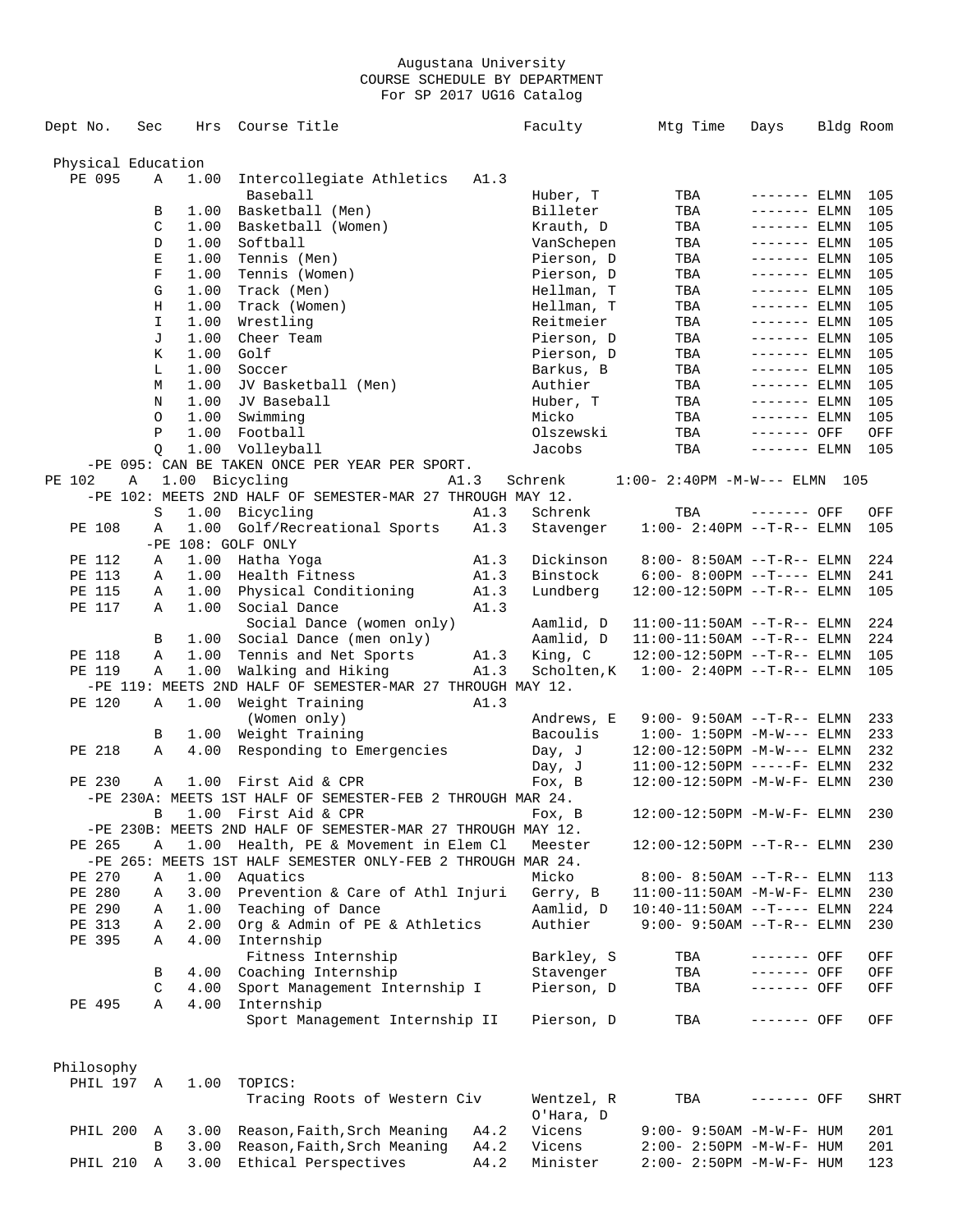| Dept No.                         | Sec                    | Hrs                  | Course Title                                                                   |               | Faculty                        | Mtg Time                                                                | Days                       | Bldg Room         |
|----------------------------------|------------------------|----------------------|--------------------------------------------------------------------------------|---------------|--------------------------------|-------------------------------------------------------------------------|----------------------------|-------------------|
| PHIL 230<br>PHIL 270<br>PHIL 395 | Α<br>Α<br>$\mathbb{A}$ | 3.00<br>3.00<br>4.00 | Our Phil Heritage II<br>Asian Philosopy<br>Internship                          | A3.1B<br>A3.6 | Minister<br>O'Hara, D<br>Staff | $12:00-12:50PM -M-W-F- HUM$<br>$8:00 - 8:50AM - M - W - F - HUM$<br>TBA | $------$ OFF               | 201<br>201<br>OFF |
|                                  |                        |                      |                                                                                |               |                                |                                                                         |                            |                   |
| Physics                          |                        |                      |                                                                                |               |                                |                                                                         |                            |                   |
| PHYS 110                         | Α                      | 3.00                 | From Atoms To Stars                                                            | A3.2          | Wells, E                       | $8:30 - 9:50AM -T-R--FSC$<br>$1:00 - 1:50PM - M - W - F - FSC$          |                            | 376               |
| <b>PHYS 202</b>                  | $\mathbb A$            | 4.00                 | Physics Life Sci II(w/Calc) A3.2                                               |               | Engebretsn<br>Engebretsn       | $9:00-10:50AM$ --T---- FSC                                              |                            | 370<br>353        |
|                                  | B                      | 4.00                 | Physics Life Sci II(w/Calc) A3.2                                               |               | Engebretsn                     | $1:00 - 1:50PM - M - W - F - FSC$                                       |                            | 370               |
| PHYS 221                         | A                      | 4.00                 | General Physics I                                                              | A3.2          | Engebretsn<br>Alton            | $11:00-12:50PM$ --T---- FSC<br>8:00- 8:50AM -M-W-F- FSC                 |                            | 353<br>376        |
|                                  |                        |                      |                                                                                |               | Alton                          | $8:00 - 9:50AM$ ----R-- FSC                                             |                            | 353               |
| <b>PHYS 222</b>                  | $\mathbb{A}$           | 4.00                 | General Physics II                                                             | A3.2          | Wells, E<br>Wells, E           | $1:00 - 1:50PM - M - W - F - FSC$<br>10:30-12:20PM ----R-- FSC          |                            | 376<br>353        |
| <b>PHYS 351</b>                  | Α                      | 3.00                 | Statistical Phys/Thermodynamics                                                |               | Grau, N                        | $1:00 - 1:50PM - M - W - F - FSC$                                       |                            | 371               |
| PHYS 371                         | Α                      | 3.00                 | Modern Physics I                                                               |               | Grau, N                        | $9:00 - 9:50AM - M-W-F - FSC$                                           |                            | 371               |
| <b>PHYS 381</b>                  | Α                      | 3.00                 | Advanced Laboratory                                                            | (W)           | Alton<br>Wells, E              | $1:00 - 5:00PM -T-R--FSC$                                               |                            | 356               |
| <b>PHYS 391</b>                  | A                      | 3.00                 | Senior Thesis                                                                  |               | Alton                          | TBA                                                                     | $------$ FSC               |                   |
| <b>PHYS 395</b>                  | $\mathbb A$            | 4.00                 | Internship                                                                     |               | Alton                          | TBA                                                                     | ------- OFF                | OFF               |
|                                  |                        |                      |                                                                                |               |                                |                                                                         |                            |                   |
| Psychology<br><b>PSYC 115</b>    | Α                      | 3.00                 | General Psychology                                                             | A3.3          | Trainor                        | $8:00 - 8:50AM - M - W - F - MC$                                        |                            | 255               |
|                                  | B                      | 3.00                 | General Psychology                                                             | A3.3          | Zell, A                        | 12:00-12:50PM -M-W-F- MC                                                |                            | 255               |
|                                  | $\mathcal{C}$          | 3.00                 | General Psychology                                                             | A3.3          | Zell, A                        | $1:00 - 1:50PM -M-W-F-MC$                                               |                            | 255               |
| PSYC 210                         | Α                      | 3.00                 | Life-Span Human Development A1.2                                               |               | Lima, O                        | $2:00-2:50PM -M-W-F-MC$                                                 |                            | 255               |
| <b>PSYC 250</b>                  | Α                      | 3.00                 | Social Psychology                                                              |               | Zell, A                        | $9:00 - 9:50AM - M - W - F - MC$                                        |                            | 255               |
| <b>PSYC 260</b>                  | Α                      | 4.00                 | Behavioral Neuroscience                                                        |               | Hanna                          | $11:00-12:50PM$ --T-R-- MC                                              |                            | 255               |
| <b>PSYC 270</b>                  | Α                      | 4.00                 | Statistics                                                                     |               | Sorenson, D                    | 8:00- 8:50AM -M-W-F- MC                                                 |                            | 153               |
|                                  | B                      | 4.00                 | Statistics                                                                     |               | Sorenson, D                    | $9:00 - 9:50AM - M - W - F - MC$                                        |                            | 153               |
| PSYC 270L A                      |                        | 0.00                 | -PSYC 270A & B: MUST ALSO REGISTER FOR PSYC 270L LAB SECTION.<br>PSYC 270: Lab |               | Sorenson, D                    | $7:00 - 7:50PM$ ---W--- MC                                              |                            | 001               |
|                                  | B                      | 0.00                 | PSYC 270: Lab                                                                  |               | Sorenson, D                    | $9:00 - 9:50AM$ ----R-- MC                                              |                            | 001               |
|                                  | C                      | 0.00                 | PSYC 270: Lab                                                                  |               | Sorenson, D                    | $10:00-10:50AM$ ----R-- MC                                              |                            | 001               |
| <b>PSYC 271</b>                  | A                      | 4.00                 | Research Methods                                                               | (W)           | Hanna                          | 8:00- 8:50AM -MT-RF- MC                                                 |                            | 102               |
|                                  | B                      | 4.00                 | Research Methods                                                               | (W)           | Hanna                          | 9:00- 9:50AM -MT-RF- MC                                                 |                            | 102               |
| <b>PSYC 310</b>                  | $\mathbb A$            | 4.00                 | Child Psychology                                                               |               | Lima, O                        | $11:00-11:50AM$ -M-W-F- MC                                              |                            | 202               |
|                                  |                        |                      |                                                                                |               | Lima, 0                        | TBA                                                                     | ------- OFF                | OFF               |
| <b>PSYC 325</b>                  | Α                      | 3.00                 | Behav Modification & Assessment                                                |               | Trainor                        | $8:30 - 9:50AM -T-R--MC$                                                |                            | 255               |
| <b>PSYC 335</b>                  | Α                      | 3.00                 | Human Relations                                                                | A1.2          | Jeppsen                        | $1:00-2:20PM -T-R--MC$                                                  |                            | 255               |
| <b>PSYC 391</b><br>PSYC 393      | A<br>Α                 | 4.00<br>3.00         | Practicum<br>Directed Research I                                               |               | Trainor<br>Trainor             | TBA<br>TBA                                                              | ------- OFF<br>------- OFF | OFF<br>OFF        |
| PSYC 394                         | Α                      | 3.00                 | Directed Research II                                                           |               | Trainor                        | TBA                                                                     | ------- OFF                | OFF               |
|                                  |                        |                      |                                                                                |               |                                |                                                                         |                            |                   |
| Religion                         |                        |                      |                                                                                |               |                                |                                                                         |                            |                   |
| RELI 110                         | Α                      | 3.00                 | Exploring Christian Faith                                                      | (CT)          | Pederson, A                    | 12:00-12:50PM -M-W-F- HUM                                               |                            | 202               |
|                                  | В                      | 3.00                 | Exploring Christian Faith                                                      | (CT)          | Pederson, A                    | 2:00- 2:50PM -M-W-F- HUM                                                |                            | 202               |
|                                  | C                      | 3.00                 | Exploring Christian Faith                                                      | (CT)          | Haar, M                        | 8:30- 9:50AM --T-R-- HUM                                                |                            | 202               |
|                                  | D                      | 3.00                 | Exploring Christian Faith                                                      | (CT)          | Bowman, R                      | $1:00 - 2:20PM -T-R--HUM$                                               |                            | 226               |
|                                  | E                      | 3.00                 | Exploring Christian Faith                                                      | (CT)          | Bowman, R                      | $3:00-4:20PM --T-R--HUM$                                                |                            | 226               |
| RELI 200                         | Α                      | 3.00                 | Reason, Faith, Srch Meaning                                                    | A4.2          | Vicens                         | 9:00- 9:50AM -M-W-F- HUM                                                |                            | 201               |
|                                  | B                      | 3.00                 | Reason, Faith, Srch Meaning                                                    | A4.2          | Vicens                         | 2:00- 2:50PM -M-W-F- HUM                                                |                            | 201               |
| RELI 210                         | Α                      | 3.00                 | Ethical Perspectives                                                           | A4.2          | Minister                       | 2:00- 2:50PM -M-W-F- HUM                                                |                            | 123               |
| RELI 254                         | Α                      | 3.00                 | Theology, Medicine & Ethics A4.2                                               |               | Pederson, A                    | $6:15-9:15PM ---W---HUM$                                                |                            | 123               |
| RELI 320                         | Α                      | 3.00                 | Sem in Biblical Studies                                                        | (W)           | Swanson, R                     | 1:00- 1:50PM -M-W-F- HUM                                                |                            | 227               |
| RELI 330<br>RELI 395             | Α<br>Α                 | 3.00<br>3.00         | Exploring Judaism<br>Internship                                                | (W)           | Haar, M<br>O'Hara, D           | 11:00-12:20PM --T-R-- HUM<br>TBA                                        | ------- OFF                | 202<br>OFF        |
|                                  |                        |                      |                                                                                |               |                                |                                                                         |                            |                   |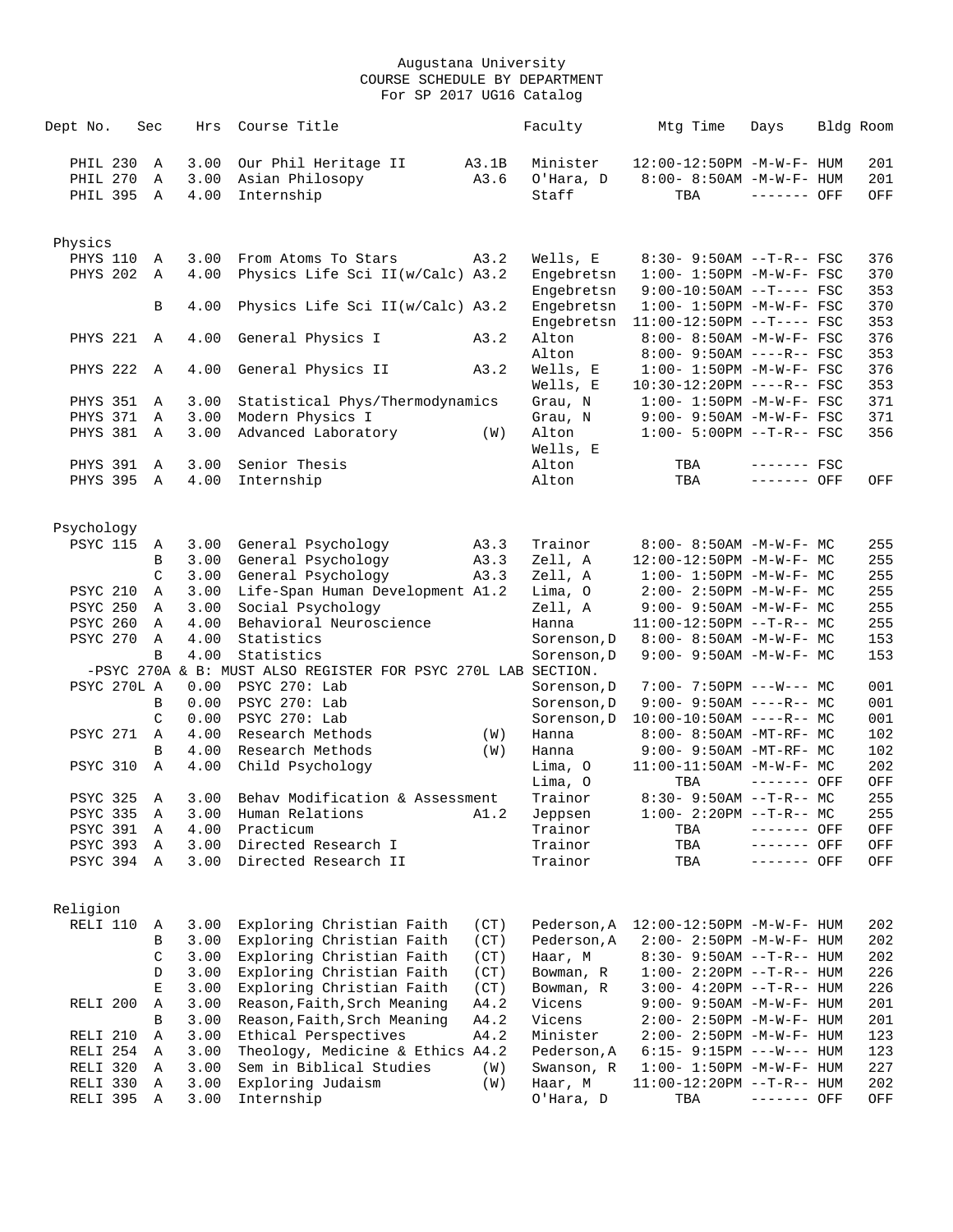| Dept No.          | Sec      | Hrs              | Course Title                                                      |       | Faculty     | Mtg Time                          | Days         | Bldg Room |
|-------------------|----------|------------------|-------------------------------------------------------------------|-------|-------------|-----------------------------------|--------------|-----------|
|                   |          |                  |                                                                   |       |             |                                   |              |           |
| Sociology         |          |                  |                                                                   |       |             |                                   |              |           |
| SOCI 110          | Α        | 3.00             | Contemporary Society                                              | A3.3  | Schrader, S | 9:00- 9:50AM -M-W-F- MC           |              | 257       |
|                   | В        | 3.00             | Contemporary Society                                              | A3.3  | Ly, C       | $1:00-1:50PM -M-W-F-MC$           |              | 257       |
| SOCI 220          | Α        | 3.00             | Social Gerontology                                                |       | Schrader, S | $11:00-11:50AM$ -M-W-F- MC        |              | 264       |
| SOCI 230          | Α        | 3.00             | Medical Sociology                                                 |       | Ly, C       | $2:00 - 2:50PM -M-W-F - MC$       |              | 257       |
| SOCI 250          | Α        | 3.00             | Delinquency and Crime                                             |       | Swart, W    | $11:00-12:20PM$ --T-R-- MC        |              | 257       |
| SOCI 320          | Α        | 3.00             | Native American Social Sys A3.6                                   |       | Bunger      | $6:00-9:00PM -M--- MC$            |              | 202       |
| SOCI 340          | Α        | 4.00             | Social Inequality                                                 |       | Ly, C       | $1:00-2:50PM$ --T-R-- MC          |              | 103       |
| SOCI 395          | Α        | 4.00             | Internship                                                        |       | Swart, W    | TBA                               | ------- OFF  | OFF       |
|                   | B        | 3.00             | Internship                                                        |       | Schrader, S | TBA                               | ------- OFF  | OFF       |
|                   |          |                  |                                                                   |       |             |                                   |              |           |
| Spanish           |          |                  |                                                                   |       |             |                                   |              |           |
| SPAN 111          | A        | 3.00             | Intro to Spanish II                                               | A3.4  | Oqdie       | 8:00- 8:50AM -M-W-F- HUM          |              | 301       |
|                   | В        | 3.00             | Intro to Spanish II                                               | A3.4  | Ogdie       | $9:00 - 9:50AM - M - W - F - HUM$ |              | 301       |
|                   | C        | 3.00             | Intro to Spanish II                                               | A3.4  | Ogdie       | 12:00-12:50PM -M-W-F- HUM         |              | 301       |
|                   | D        | 3.00             | Intro to Spanish II                                               | A3.4  | Cabrera     | $11:00-12:20PM -T-R--HUM$         |              | 302       |
| SPAN 211          | Α        | 4.00             | Intermediate Spanish II                                           |       | Rueter      | $8:00 - 9:50AM -T-R-- HUM$        |              | 301       |
|                   | B        | 4.00             | Intermediate Spanish II                                           |       | Rueter      | 12:30- 2:20PM --T-R-- HUM         |              | 301       |
| SPAN 299          | Α        | 4.00             | Independent Study                                                 |       | Ogdie       | TBA                               | $------$ OFF | OFF       |
| SPAN 321          | A        | 4.00             | Spanish Conv & Comp II                                            | (W)   | Cabrera     | $8:40 - 9:50AM - M - W - F - HUM$ |              | 302       |
| SPAN 361          | A        | 3.00             | History of Lit of Spain II                                        |       | Rueter      | 11:00-12:20PM --T-R-- HUM         |              | 325       |
| SPAN 395          | Α        | 4.00             | Internship                                                        |       | Rueter      | TBA                               | ------- OFF  | OFF       |
| SPAN 400          | Α        | 1.00             | Honors Thesis                                                     |       | Cabrera     | TBA                               | ------- OFF  | OFF       |
|                   | B        | 1.00             | Honors Thesis                                                     |       | Rueter      | TBA                               | ------- OFF  | OFF       |
|                   |          |                  |                                                                   |       |             |                                   |              |           |
| Special Education |          |                  |                                                                   |       |             |                                   |              |           |
| SPED 120          | Α        | 3.00             | Intro to Special Education                                        |       | Johnson, M  | $11:00-12:20PM$ --T-R-- MC        |              | 102       |
| SPED 236          | A        | 3.00             | Foundations of LD and CI                                          |       | Cook, K     | $8:00-8:50AM$ -M-W-F- MC          |              | 253       |
| SPED 240          | A        | 3.00             | Teaching in Inclusive Schools                                     |       | Johnson, M  | $1:00-2:20PM -T-R--MC$            |              | 257       |
| SPED 257          | $\Delta$ | 3.00             | Foundations of ASD and EBD                                        |       | VanBockern  | $8:30-9:50AM --T-R--MC$           |              | 120       |
| SPED 301          | A        | 3.00             | IEP Development                                                   |       | Johnson, M  | $8:30 - 9:50AM -T-R-- MC$         |              | 164       |
| SPED 357          | Α        | 3.00             | Methods in ASD and EBD                                            |       | Cook, K     | $9:00 - 9:50AM - M - W - F - MC$  |              | 253       |
| SPED 480          | Α        | 12.00            | Student Teach: Emot/Behav Prob                                    |       | Fiala, R    | TBA                               | ------- OFF  | OFF       |
|                   |          |                  | -SPED 480: SIGNATURE OF FIELD EXPERIENCE COORDINATOR IS REQUIRED. |       |             |                                   |              |           |
| SPED 481 A        |          |                  | 12.00 Student Teach: Cognitive Impair.                            |       | Fiala, R    | TBA                               | ------- OFF  | OFF       |
|                   |          |                  | -SPED 481: SIGNATURE OF FIELD EXPERIENCE COORDINATOR IS REQUIRED. |       |             |                                   |              |           |
|                   |          | SPED 486 A 12.00 | Student Teach: Learning Disabilit                                 |       | Fiala, R    | TBA                               | ------- OFF  | OFF       |
|                   |          |                  | -SPED 486: SIGNATURE OF FIELD EXPERIENCE COORDINATOR IS REQUIRED. |       |             |                                   |              |           |
| Theatre           |          |                  |                                                                   |       |             |                                   |              |           |
| THEA 095          | Α        | 1.00             | Theatre Backstage Practicum                                       |       | Ftzsmmn, RJ | 7:00- 9:30PM ---W--- EMC          |              | 207       |
| THEA 096          |          | 1.00             | Theatre Performance Practicum                                     |       | Workman, D  |                                   | ------- OFF  |           |
|                   | Α        |                  |                                                                   |       | Workman, D  | TBA                               |              | OFF       |
| THEA 125          | Α        | 3.00             | Script Analysis                                                   |       |             | 9:00- 9:50AM -M-W-F- HUM          |              | 202       |
| THEA 137          | Α        | 3.00             | Costuming & Make-Up Fundamentals                                  |       | Bakke, C    | $1:00-2:20PM -T-R--EMC$           |              | 202       |
| THEA 208          | Α        | 3.00             | Improvisation                                                     |       | Ftzsmmn, J  | $11:00-12:20PM -T-R--EMC$         |              | 203       |
| THEA 216          | Α        | 3.00             | Theatre Hist & Lit II                                             | A3.1B | Ftzsmmn, J  | $1:00 - 1:50PM - M - W - F - HUM$ |              | 202       |
| THEA 217          | Α        | 3.00             | Acting II                                                         |       | Workman, D  | $1:00 - 1:50PM - M - W - F - EMC$ |              | 203       |

#### **GRADUATE COURSES**

 THEA 236 A 3.00 Drafting & Rendering for Theatre Ftzsmmn,RJ 8:30- 9:50AM --T-R-- EMC 208 THEA 336 A 3.00 Scenography Ftzsmmn,RJ 8:30- 9:50AM --T-R-- EMC 208

### Accounting ACCT 545 A 3.00 Corporate Tax Hybertson 9:00- 9:50AM -M-W-F- MC 157 ACCT 610 A 3.00 Not For Profit Accounting Tucker 6:30- 9:30PM --T---- MC 103 ACCT 695 A 3.00 Accounting Internship Gardner, S TBA ------- OFF OFF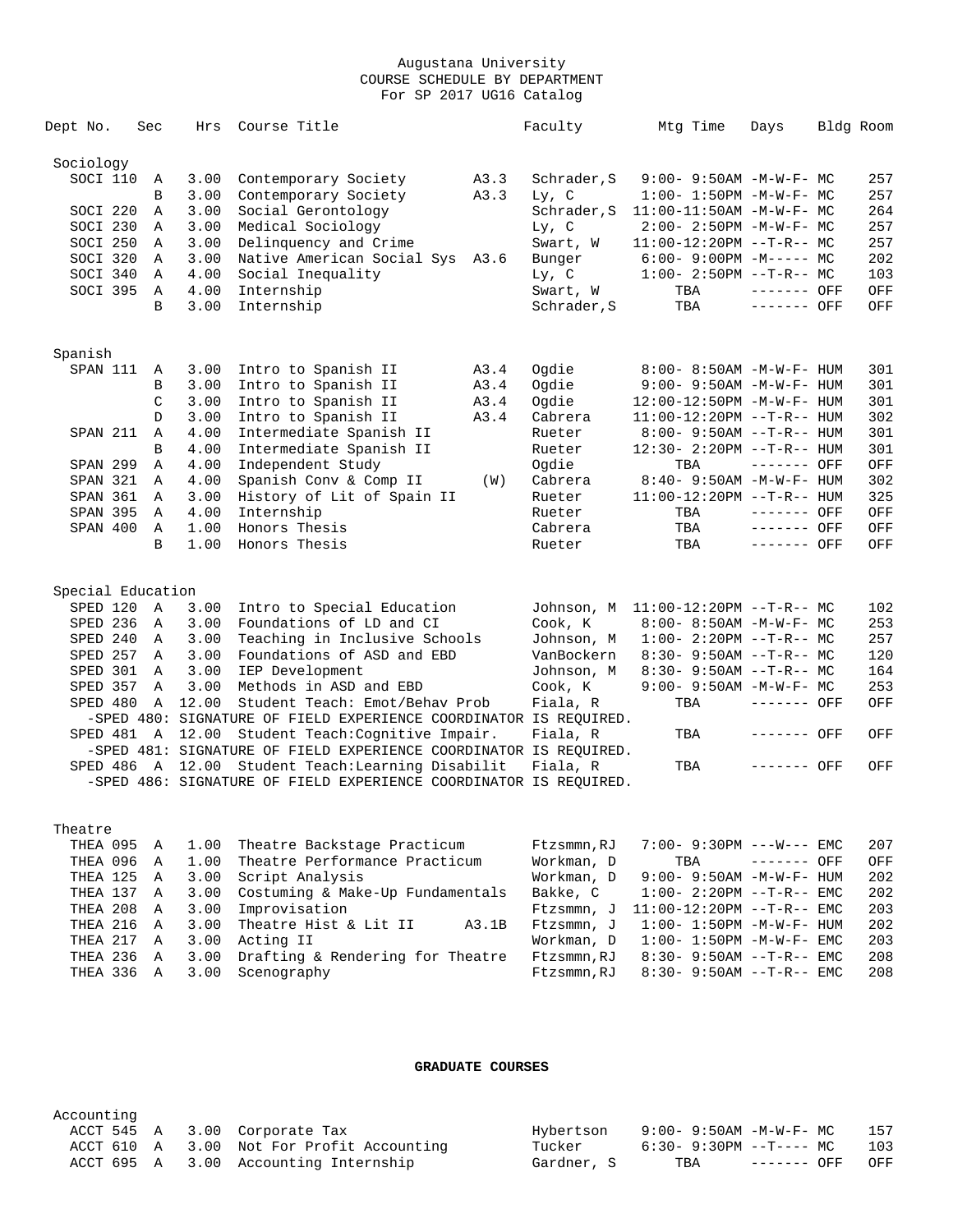| Dept No.                | Sec |              | Hrs          | Course Title                                                                                                | Faculty                  | Mtg Time                              | Days                       | Bldg Room           |
|-------------------------|-----|--------------|--------------|-------------------------------------------------------------------------------------------------------------|--------------------------|---------------------------------------|----------------------------|---------------------|
| Business Administration |     |              |              |                                                                                                             |                          |                                       |                            |                     |
| BSAD 545                |     | Α            | 3.00         | Adv Sport Marketing & Promotion                                                                             |                          | Keltgen, J 11:00-12:20PM --T-R-- MC   |                            | 201                 |
| BSAD 580                |     | Α            | 3.00         | Business Law II                                                                                             | Harris, J                | $2:00 - 2:50PM -M-W-F - MC$           |                            | 103                 |
|                         |     |              |              |                                                                                                             |                          |                                       |                            |                     |
| Education               |     |              |              |                                                                                                             |                          |                                       |                            |                     |
| EDUC 600                |     | Α            | 3.00         | Intro to Graduate Research                                                                                  | Syed                     | TBA                                   | ------- OFF                | ONLN                |
|                         |     | B            | 3.00         | Intro to Graduate Research                                                                                  | Uhing, B                 | TBA                                   | ------- OFF                | ONLN                |
| EDUC 601                |     | Α            | 3.00         | History/Philosophy of Education                                                                             | VanBockern               | TBA                                   | ------- OFF                | ONLN                |
|                         |     | В            | 3.00<br>3.00 | History/Philosophy of Education                                                                             | Soukup, M                | TBA                                   | ------- OFF                | ONLN                |
| EDUC 607                |     | Α            |              | Foundations & Princ of Curriculm                                                                            | Andrews, SE              | TBA                                   | ------- OFF                | ONLN                |
| EDUC 6110 A             |     | B            | 3.00<br>3.00 | Foundations & Princ of Curriculm<br>STEM Fundamentals                                                       | Sackreiter<br>LearnerEdg | TBA<br>TBA                            | ------- OFF<br>------- OFF | ONLN<br>ONLN        |
|                         |     | B            | 3.00         | STEM Fundamentals                                                                                           | LearnerEdg               | TBA                                   | ------- OFF                | ONLN                |
| EDUC 6111 A             |     |              | 3.00         | STEM Bridges                                                                                                | LearnerEdg               | TBA                                   | ------- OFF                | ONLN                |
|                         |     | В            | 3.00         | STEM Bridges                                                                                                | LearnerEdg               | TBA                                   | ------- OFF                | ONLN                |
| EDUC 6112 A             |     |              | 3.00         | STEM Implementation                                                                                         | LearnerEdg               | TBA                                   | ------- OFF                | ONLN                |
|                         |     | B            | 3.00         | STEM Implementation                                                                                         | LearnerEdg               | TBA                                   | ------- OFF                | ONLN                |
| EDUC 6120 A             |     |              | 3.00         | Tech & the 21st Century Learner                                                                             | LearnerEdg               | TBA                                   | ------- OFF                | ONLN                |
|                         |     | B            | 3.00         | Tech & the 21st Century Learner                                                                             | LearnerEdq               | TBA                                   | $-----$ OFF                | ONLN                |
| EDUC 6121 A             |     |              | 3.00         | Web Based Instruction                                                                                       | LearnerEdg               | TBA                                   | ------- OFF                | ONLN                |
|                         |     | В            | 3.00         | Web Based Instruction                                                                                       | LearnerEdg               | TBA                                   | ------- OFF                | ONLN                |
| EDUC 6122 A             |     |              | 3.00         | Instructional Technology Tools                                                                              | LearnerEdg               | TBA                                   | ------- OFF                | ONLN                |
|                         |     | B            | 3.00         | Instructional Technology Tools                                                                              | LearnerEdg               | TBA                                   | ------- OFF                | ONLN                |
| EDUC 6130 A             |     |              | 3.00         | RTI: Response to Intervention                                                                               | LearnerEdg               | TBA                                   | ------- OFF                | ONLN                |
|                         |     | B            | 3.00         | RTI: Response to Intervention                                                                               | LearnerEdg               | TBA                                   | ------- OFF                | ONLN                |
| EDUC 6131 A             |     |              | 3.00         | The Brain & Best Pract Teaching                                                                             | LearnerEdg               | TBA                                   | ------- OFF                | ONLN                |
|                         |     | B            | 3.00         | The Brain & Best Pract Teaching                                                                             | LearnerEdg               | TBA                                   | ------- OFF                | ONLN                |
| EDUC 6132 A             |     |              | 3.00         | Inquiry Teaching and Learning                                                                               | LearnerEdg               | TBA                                   | ------- OFF                | ONLN                |
|                         |     | B            | 3.00         | Inquiry Teaching and Learning                                                                               | LearnerEdg               | TBA                                   | ------- OFF                | ONLN                |
| EDUC 6141 A             |     |              | 3.00         | Teaching Students At-Risk                                                                                   | LearnerEdg               | TBA                                   | ------- OFF                | <b>ONLN</b>         |
|                         |     | B            | 3.00         | Teaching Students At-Risk                                                                                   | LearnerEdg               | TBA                                   | ------- OFF                | ONLN                |
| EDUC 6142 A             |     |              | 3.00         | Autism Spectrum Pedagogy                                                                                    | LearnerEdg               | TBA                                   | ------- OFF                | ONLN                |
|                         |     | B            | 3.00         | Autism Spectrum Pedagogy                                                                                    | LearnerEdg               | TBA                                   | ------- OFF                | ONLN                |
| EDUC 615                |     | Α            | 3.00         | Technology in Education                                                                                     | Whiting                  | TBA                                   | ------- OFF                | ONLN                |
|                         |     | В            | 3.00         | Technology in Education                                                                                     | Whiting                  | TBA                                   | $------$ OFF               | ONLN                |
|                         |     | C            | 3.00         | Technology in Education                                                                                     | Sun, L                   | TBA                                   | ------- OFF                | ONLN                |
|                         |     | D            | 3.00         | Technology in Education                                                                                     | Gierach, M               | TBA                                   | ------- OFF                | <b>ONLN</b>         |
| EDUC 6150 A             |     |              | 3.00         | Lit Assess & Teacher Practice<br>Lit Assess & Teacher Practice                                              | LearnerEdg               | TBA                                   | ------- OFF                | ONLN                |
| EDUC 6151 A             |     | B            | 3.00<br>3.00 | Read Undrstnd: Comprehen InstK-12                                                                           | LearnerEdg               | TBA<br>TBA                            | ------- OFF<br>------- OFF | ONLN<br><b>ONLN</b> |
|                         |     |              | 3.00         |                                                                                                             | LearnerEdg               |                                       | ------- OFF                |                     |
| EDUC 6152 A             |     | В            | 3.00         | Read Undrstnd: Comprehen InstK-12<br>Teaching Reading in Content Area                                       | LearnerEdg<br>LearnerEdg | TBA<br>TBA                            | ------- OFF                | ONLN<br>ONLN        |
|                         |     | B            |              | 3.00 Teaching Reading in Content Area                                                                       | LearnerEdg               | TBA                                   | ------- OFF                | ONLN                |
| EDUC 695 A              |     |              | 3.00         | Research Synthesis Project                                                                                  | Ashworth                 | TBA                                   | ------- OFF                | ONLN                |
|                         |     | B            | 3.00         | Research Synthesis Project                                                                                  | Syed                     | TBA                                   | ------- OFF                | ONLN                |
|                         |     |              |              |                                                                                                             |                          |                                       |                            |                     |
| Genetic Counseling      |     |              |              |                                                                                                             |                          |                                       |                            |                     |
| GENC 610 A              |     |              | 1.00         | Sem in Med Genetics/Journal Club                                                                            | Loman, R                 | $1:00-1:50PM$ ---W--- OFF             |                            | OFF                 |
| GENC 621 A              |     |              | 2.00         | Genetic Counseling II                                                                                       | Loman, R                 | $10:00-11:50AM$ ----R-- FSC           |                            | 363                 |
| GENC 631                |     | A            | 3.00         | Genetics in Medicine II                                                                                     | Sale, T<br>Stein         | $8:30 - 9:50AM -T-R--FSC$             |                            | 363                 |
| GENC 637                |     | Α            | 2.00         | Cancer Genetics                                                                                             | Risty, L                 | $1:00-2:50PM -T---FSC$                |                            | 363                 |
| GENC 638                |     | A            | 3.00         | Reproductive Genetics                                                                                       | De Berg, K               | $2:30 - 3:50PM$ ---W--- FSC           |                            | 363                 |
|                         |     |              |              |                                                                                                             | De Berg, K               | $1:00-2:20PM$ ----R-- FSC             |                            | 363                 |
| GENC 671                |     | $\mathbb{A}$ |              | 1.00 Genetic Counseling Research II                                                                         | Bell, M                  | $3:00-3:50PM$ --T---- FSC             |                            | 363                 |
| GENC 681 A              |     |              | 2.00         | Clin Practicum Gen Counseling II                                                                            | Loman, R                 | TBA                                   | ------- OFF                | OFF                 |
|                         |     |              |              |                                                                                                             |                          |                                       |                            |                     |
| Sport Admin Leadership  |     |              |              |                                                                                                             |                          |                                       |                            |                     |
| SAL 600                 |     | Α            |              | 3.00 Intro to Graduate Research<br>-SAL 600: WILL ALSO INVOLVE REGULAR INDIVIDUAL MEETINGS WITH INSTRUCTOR. | Gorres-Mar               | $1:00-2:20PM -T---FSC$                |                            | 370                 |
| SAL 695                 |     | A            |              | 2.00 Practicum in Sport Mgmt & Ldrshp                                                                       |                          | Barkley, S 11:00-11:50AM --T---- ELMN |                            | 241                 |
|                         |     |              |              |                                                                                                             |                          |                                       |                            |                     |